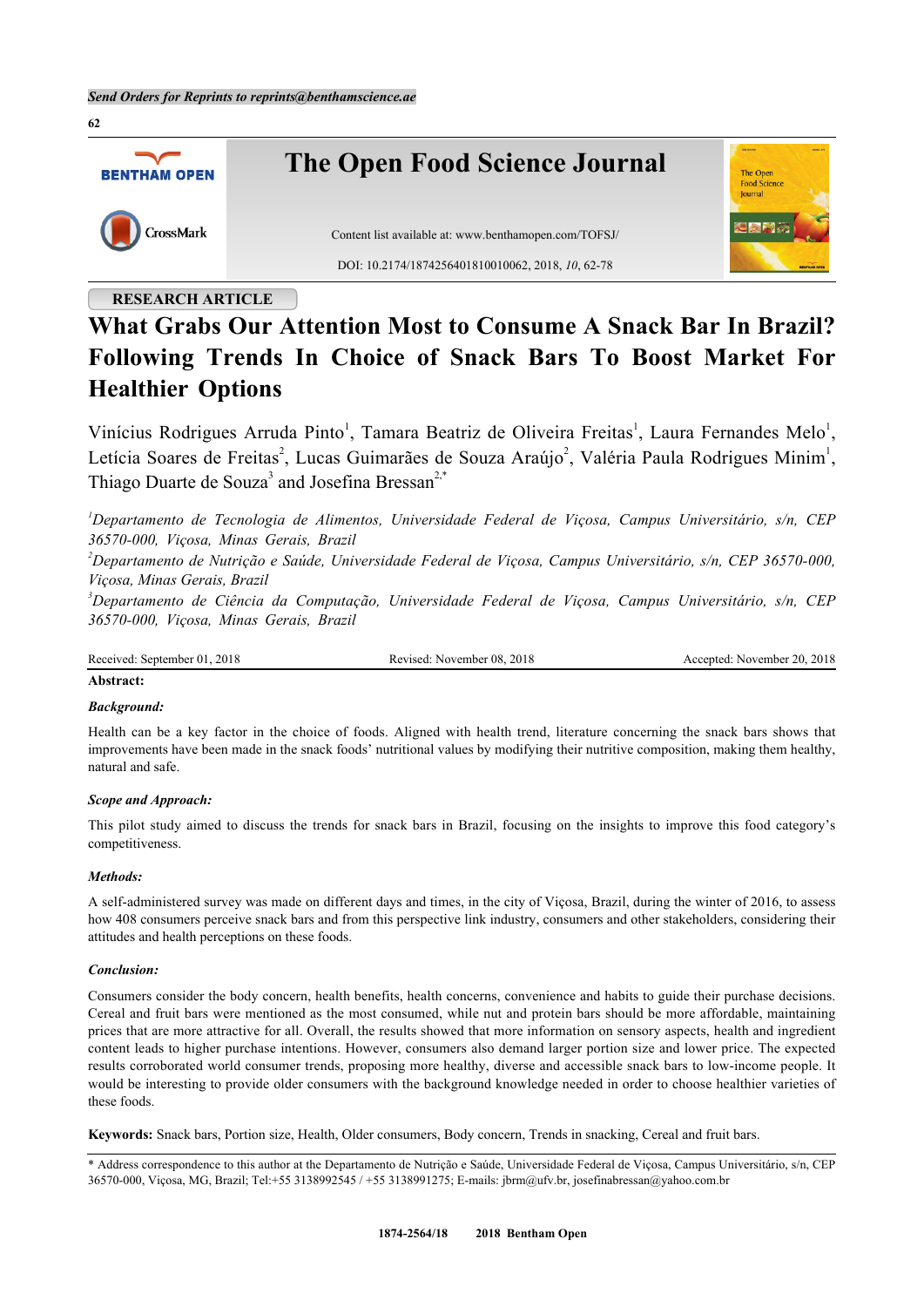# **1. INTRODUCTION**

The role of the stakeholders who aim to promote health consists to gather the socio-cultural and historical contexts, to know the emerging technologies and their applications and to understand people's attitudes and acceptance of, mitigating negative consequences of food choice and promoting the successful implementation and commercialization of food [[1,](#page-11-0) [2\]](#page-11-1).

There is no consensus among researchers about the factors and motivations that determine the choice of snack bars, but it is known that there is a set of health and non-health factors related to the purchase intention. Nevertheless, the influence of package position, package information, health claims, nutrition content and the effectiveness of this food in human health has been studied widely [[2](#page-11-1) - [7](#page-12-0)]. If industry is to produce products that match consumer needs, a better understanding of the factors affecting individual variation in perception is needed [[8\]](#page-12-1).

Snack bars represent a specific category associated to the home consumption out, which grows on average 2% per year throughout the world [\[9](#page-12-2)]. From 2013 to 2014, the average growth of the category of cereal bars in Brazil was 7.5% in volume [\[10](#page-12-3)]. According to ABRE [\[11](#page-12-4)], the chips and snacks market will grow by 40% by 2018. From 2012 to 2014, 1,136 new snacks were launched in Brazil, being the corn/wheat snacks (1) those that had the greatest number of launches, followed by chestnuts and peanuts (2), potatoes (3) and cereal bars (4). The segment of healthy foods grew 98% over the last five years in Brazil, surpassing the United Kingdom and Germany, making Brazil the fourth largest market for healthy products since the year of 2014 [\[12](#page-12-5)].

Although snack bars category includes nutrient-poor products, a lot has been done to introduce new varieties and bioactive components [\[2](#page-11-1)], including high content of antioxidants, fibers, essential fatty acids and amino acids [\[13](#page-12-6)], with the potential of being healthy to consumers even after processing. Bamford [[14\]](#page-12-7) points out that, in addition to the increasing inclusion of different nuts varieties in the snack bars composition, it will soon be possible to observe a wider insertion of vegetables as a strategy to further boost the snack industry; and, therefore maintain the consonance with the healthy trend, motivating consumers concerned with health. This differentiation has already been highlighted by the Kind Snacks, a company that was consolidated in the United States and which has currently been gaining market sales in the United Kingdom with the introduction of snack bars of the lines 'nuts and fruit' and 'nuts and spices'.

Reports of Boustani *et al*. [[15\]](#page-12-8) showed that cereal bars were perceived as healthy; however, it is necessary to understand the gap between the consumer's perceptions about the desired benefits and the real benefits that the product offer, even if the consumer is favorable to food innovations which enhance the quality and nutritional value of food [\[16](#page-12-9)].

Literature concerning the snack bars has shown that improvements have been made on the snack foods' nutritional values by modifying their nutritive composition, aligning then with terms as healthy, natural and safe, with potential to be considered functional foods [\[5](#page-12-10), [17](#page-12-11) - [24\]](#page-12-12). Several studies also showed that industry is able to develop nutritious snack bars, made from oats, brown rice, lentils, flaxseed, sesame or quinoa, with an already tested good sensory acceptability [\[22](#page-12-13), [25](#page-12-14) - [27](#page-13-0)].

# **2. RELATED STUDIES CONCERNING HEALTHIER SNACK BARS**

A healthy lifestyle is an important trend that shapes everyday actions, while the packaging influences the behavior of the consumers [[28](#page-13-1)]. Food choices are often habitual and do not involve a great deal of time or a deep cognitive process that leads the consumer to thoroughly evaluate the information presented in food [\[29](#page-13-2)].

Some consumers do not have enough time and want something they can eat quickly that will delay the hunger for a certain amount of time, while others are overweight and think that eating a bar or two instead of a meal will help with weight control [[7\]](#page-12-0). The desire to achieve a normal, culturally acceptable body is often seen as the main driver of foodconsumption practices adopted by individuals who are concerned about their body weight [\[30](#page-13-3)]. The intention to demand products apparently healthier is also linked to the pursuit of a desirable silhouette rather than health or well-being concerns [\[31](#page-13-4)]. Therefore, greater concerns about weight do not necessarily lead to healthy habits or health consciousness, but the adoption of healthy behaviors such as healthy eating and physical activity, motivated by health concerns can promote positive self-image [\[32](#page-13-5)].

Due to a growing concern about the increase on consumer behavior of snacking on anytime of the day, researchers have identified interest in study of the potential of snacks as healthy food, because risk of weight gain and obesity is associated with meals skipping, such as breakfast [[33](#page-13-6)]. Currently, studies showed an increased frequency of snacking in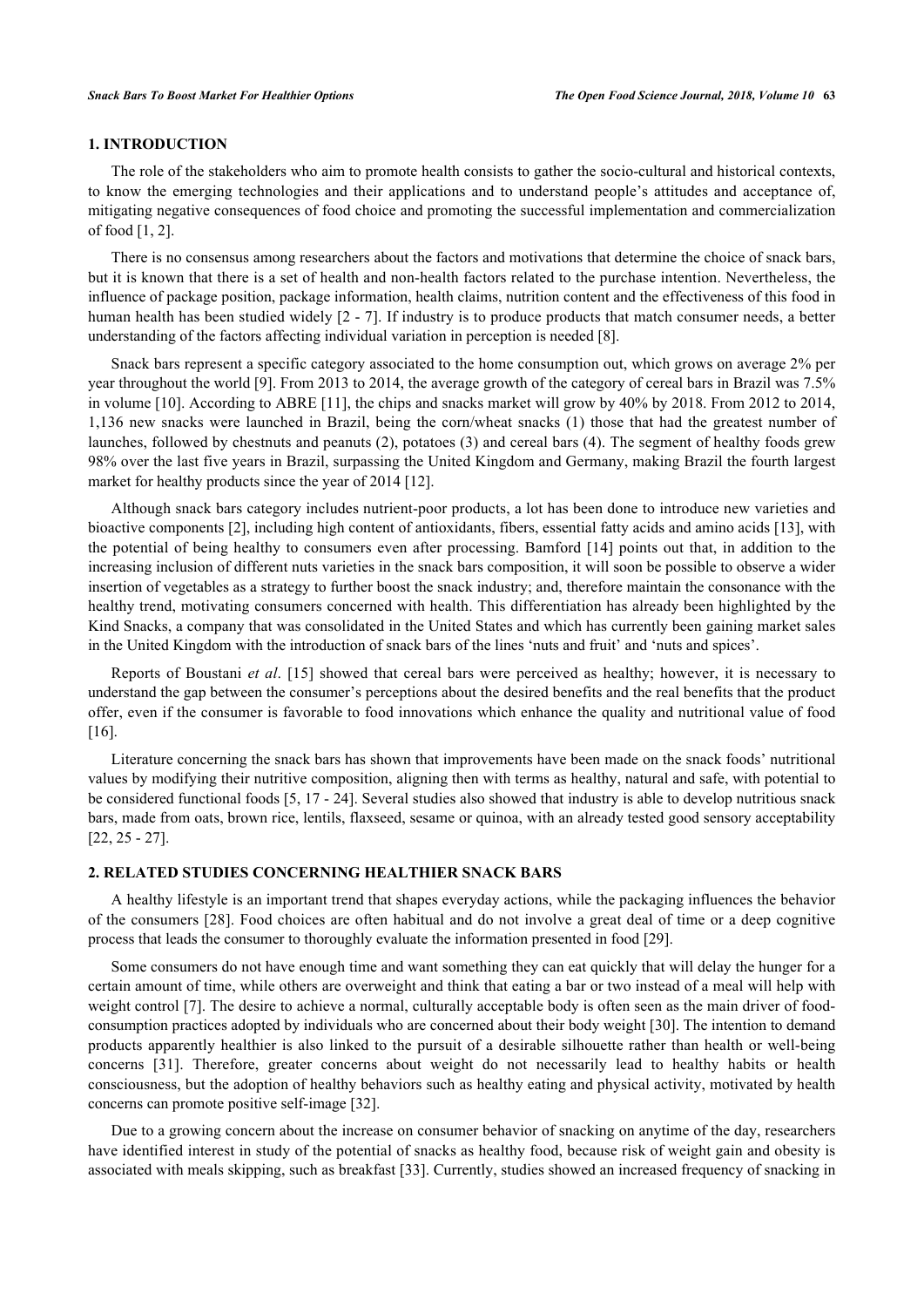Western societies, which reinforces the need to improve the communication and to know the consumers preferences, encouraging healthier food choices [[34](#page-13-7) - [36](#page-13-8)].

Layman [[37](#page-13-9)] states that the market for bars, is in constant growth, and it has been leading the industry to diversify the range of sensory aspects and to invest in the fortification with nutrients and in the development of products to specific audiences. In addition, while health increases its importance, convenience, taste and price will remain as key factors in choosing a food.

Up until now, improving healthy eating remains a difficult task, and current efforts have not resulted in substantial effects [[38\]](#page-13-10). Balance-minded consumers are often willing to write their own definitions of "healthy" based on occasion and need-state [[39](#page-13-11)]. On the other hand, low-health consciousness individuals have been the subject of recent studies, because they are less motivated to adopt healthy food choices, being more influenced by hedonic pleasure, which contradicts their motivation to eat healthy [[38,](#page-13-10) [40](#page-13-12), [41](#page-13-13)]. Research is evolving, but it is unknown how consumers interpret "healthiness" and "nutritiousness" terms, because generally they focus more on the type of food consumed rather than the amount of nutrients[[42](#page-13-14) - [44](#page-13-15)]. Unfortunately, the means to connect health and consumer are used mainly for marketing purposes [\[44,](#page-13-15) [45\]](#page-13-16). False or merely advertising statements made about a product, may mislead consumers into thinking that a product is good for their health, when in fact it contains significant amounts of sodium, fats, additives or sugars [\[44](#page-13-15), [46](#page-13-17)].

Although several studies have tried to defend that warning labels can be a good strategy in reducing the key substances or ingredients demand (*i.e*. energy, saturated fat, sugars and sodium) [\[47](#page-13-18) - [49\]](#page-14-0). Currently the literature has obtained more results through the study of health consciousness and its relationship with hedonic symbols, providing less intrusive approaches to achieve more healthful food consumption [[38,](#page-13-10) [50\]](#page-14-1). In other words, one can argue that it seems more important to observe the health consciousness than their familiarity with the food, being possible to adopt different strategies between high-HC and low-HC individuals, when it comes to mitigate the negative consequences of food choice. Buhrau *et al.* [\[38\]](#page-13-10) found that among low-HC individuals, presenting a healthy food item in picture (*vs*. text) format results in more favorable hedonic evaluations of that item and increases consumption intentions.

Starting from these premises, researchers consider important to promote the effectiveness of communicating nutrition information to improve health based food selection, leading to choose variety of products that improve intake of essential nutrients and adequate portion sizes [[44\]](#page-13-15). Concentrating attention on green marketing is an important tool for sustainable development and for the satisfaction of the consumers and policy makers concerned about questions related to environmental education and health. The literature indicates consumers who are more aware of health make healthier choices [\[41](#page-13-13), [50](#page-14-1) - [52](#page-14-2)].

Steptoe *et al.* [[53](#page-14-3)] developed the food choice questionnaire with the aim of predicting general food choice. Nine dimensions were identified: health, mood, convenience, sensory appeal, natural content, price, weight control, familiarity and ethical concern.

Personal pleasure and nutrition are among the five most present necessities when it comes to the consumption of snack products [[9\]](#page-12-2). For consumers snack bars should become more enriched, providing a balanced nutritional profile of components that include fibers, oleaginous and whole grains [[54\]](#page-14-4). First of all, nutritional and energy bars has been developed to meet the consumer market for women, athletes and others [\[55](#page-14-5)]. Palazzolo [[56](#page-14-6)] reports that cereal bars arose because of a greater need to combine convenience and health. Among the attributes, it is included the type of cereal, the carbohydrate selection, the enrichment with nutrients and their stability during processing, being the fiber content the main differential for this product [\[57](#page-14-7)].

Studies have shown that consumer consider flavor and texture to be the most important factors in choosing snack bars, but non-sensory attributes as price, health, nutrition content and claims that demonstrate a self-directed benefit may affect flavor perception and to overlap to the sensory characteristics [[2,](#page-11-1) [7,](#page-12-0) [58\]](#page-14-8).

Pinto *et al.* [\[2](#page-11-1)] report that package attributes, price and flavor were the most important factors that influenced the purchase of snack bars; the presence of omega-3s, sugars, preservatives, flavorings and colorings on package of snack bars were the most preferred claims. Miraballes *et al*. [\[7](#page-12-0)] have been argued that consumers of meal-replacement bars only paid careful attention to nutritional information in the absence of distracting elements of the package design (colors, pictures, font size). In a previous study by the authors Fiszman *et al.* [\[59\]](#page-14-9), health benefit-related images were positively associated with "natural", "organic" shapes; explicit images like a tape measure evoked a vivid, direct association with the "slimming" concept. Mahanna *et al*. [[60\]](#page-14-10) found that sensory claims and types of bar categories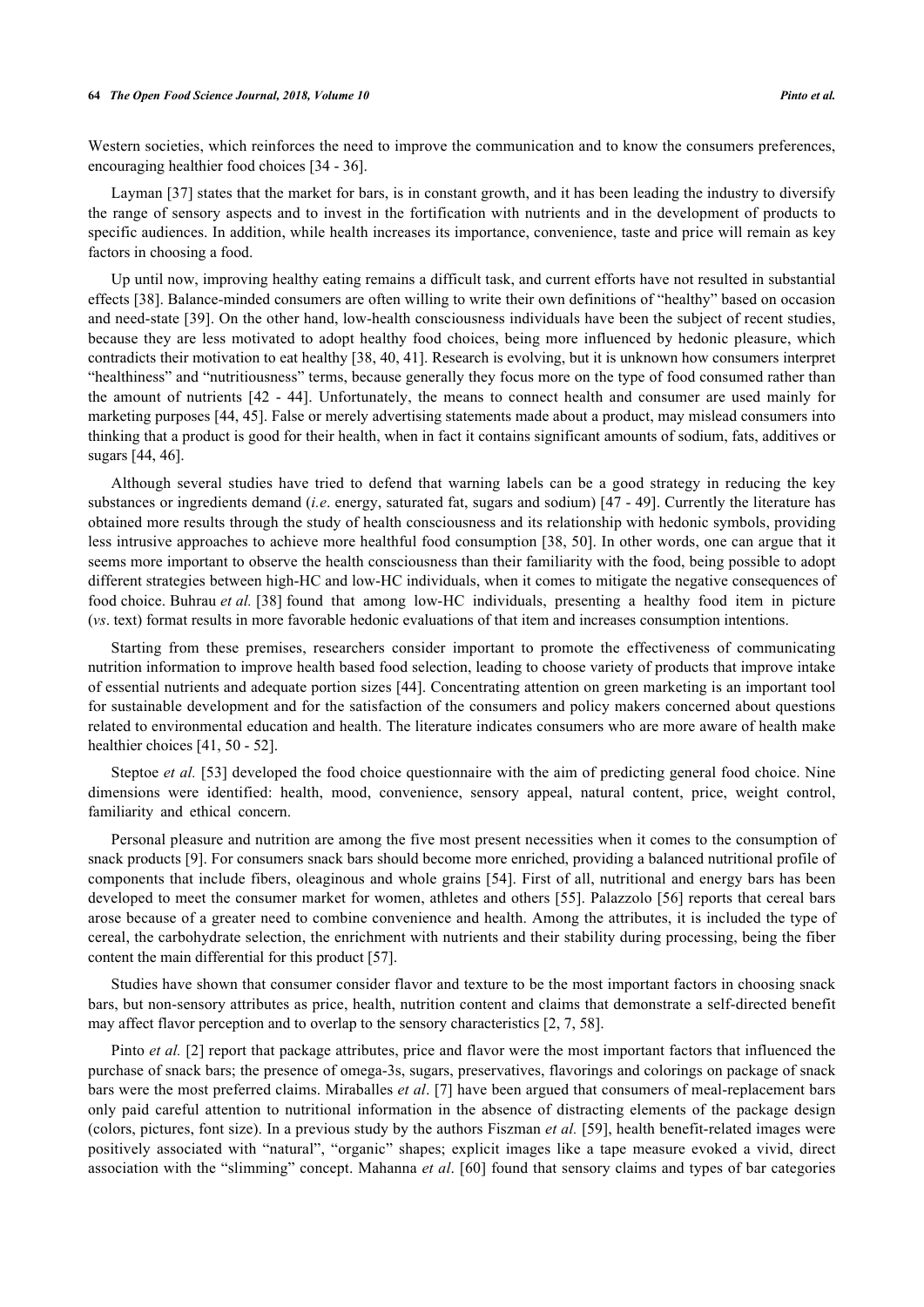were not crucial to consumers, although calorie elements played a vital role in decision making for snack bars.

The aim of the current study was to assess how consumers perceive snack bars and to promote for consumers, industry, and stakeholders the links between the market perceptions, attitudes towards snack bars and health perceptions related to consumers. It is hoped that these findings permit to boost this market segment, emphasizing their potential of being a healthy food to consumers. This study is exploratory in its nature and does not aim to test an existing theory or model.

#### **3. METHODOLOGY**

The study was guided in the cross-sectional, exploratory and descriptive nature, conducted according to the guidelines laid down in the Declaration of Helsinki and the Committee on Ethics in Human Beings Research approved all procedures. Data collection was made based on the consumer intercept method at places, such as supermarkets, gyms, natural products store, emporium and convenience stores, with the maximum geographical scattering and socioeconomic scattering of target consumers [\[46](#page-13-17)], in the city of Viçosa, Brazil, during the winter of 2016.

The survey application was made on both weekdays and weekend days, in different times, taking good care to vary days and shifts (morning, afternoon and evening), in the same place of application. In addition, in order to avoid possible mistakes that could impair the quality of the research we performed a pretest before handing out the official questionnaire [[46](#page-13-17)]. The pre-test did not identify any question that needed to be modified, because all respondents perceived and understood clearly the questions content; we assessed internal validity of questionnaire by Cronbach's alpha  $(\alpha c)$ .

Surprisingly though, of the 1081 individuals invited to the interview, only 37.7% called themselves consumers of snack bars. Due to the exploratory nature of this study, a sample size of 408 was chosen as adequate [[61](#page-14-11)] and each respondent took on average 8 minutes to answer the questions. Previous similar surveys reported that the importance of making this food more attractive to the consumers should be reinforced [\[2](#page-11-1), [62](#page-14-12)]. Varied reasons for non-consumption were presented in this study, such as 'because I do not quench', 'because I do not like' and 'because I do not have a habit'. Other reasons included 'no habit' (28%), 'do not like' (26%), 'expensive' (8%), 'high sugar content' (5%), 'prefer fruit' (3%) and 'others' (30%) that include 'diabetic', 'media influence', 'poor in nutrients', 'unattractive', 'medical/nutritionist recommendation', 'artificial', 'low fibers' and 'very industrialized'.

The respondents were randomly selected, approached to participate in a self-administered questionnaire, consisting of exploratory nature questions, composed by five sections: sociodemographic data, individual aspects of the consumers, consumer behavior in choice of snack bars, motivations for consumption and importance of claims on package of snack bars (Table **[1](#page-3-0)**). In order to avoid bias concerning the choices, in each issue, non-hierarchical circular cards of symmetric dimensions were provided. During the questionnaires application, care was taken to vary the cards position.

| Identification ('Sociodemographic' section)<br>Gender   Age   Education   Income   Occupation                                                                                                                                                                                                                                                    |  |  |  |  |  |  |  |  |
|--------------------------------------------------------------------------------------------------------------------------------------------------------------------------------------------------------------------------------------------------------------------------------------------------------------------------------------------------|--|--|--|--|--|--|--|--|
| Closed-ended questions                                                                                                                                                                                                                                                                                                                           |  |  |  |  |  |  |  |  |
| ('Individual aspects of the consumers' section)<br>Frequency of consumption<br>Most consumed snack bars<br>Places for purchase<br>('Consumer behavior in choice of snack bars' section)<br>Most observed attributes in purchase <sup>2</sup><br>Habits associated with consumption<br>Preferences for the consumption of snack bars <sup>3</sup> |  |  |  |  |  |  |  |  |
| Open-ended questions                                                                                                                                                                                                                                                                                                                             |  |  |  |  |  |  |  |  |
| ('Motivations for consumption' section)<br>Reasons why you consume as cited snack bars<br>Reasons that would increase the consumption of snack bars                                                                                                                                                                                              |  |  |  |  |  |  |  |  |
| Importance of claims in snack bars <sup>4</sup>                                                                                                                                                                                                                                                                                                  |  |  |  |  |  |  |  |  |

<span id="page-3-0"></span>

| Table 1. Summary of issues presented to consumers of snack bars. |  |  |  |  |  |  |  |
|------------------------------------------------------------------|--|--|--|--|--|--|--|
|------------------------------------------------------------------|--|--|--|--|--|--|--|

*Note*.<sup>1</sup>Questions with the possibility to mark more than one answer.<sup>2</sup>Questions with given answers according to order of importance. <sup>3</sup>Issues evaluated in Likert-type scale (3 point: 1- 'Strongly agree'; 2- 'I don't agree or disagree'; 3- 'Strongly disagree'). <sup>4</sup>Issues evaluated in unstructured scale of nine centimeters (0 cm – Little importance; 9 cm – Too much importance).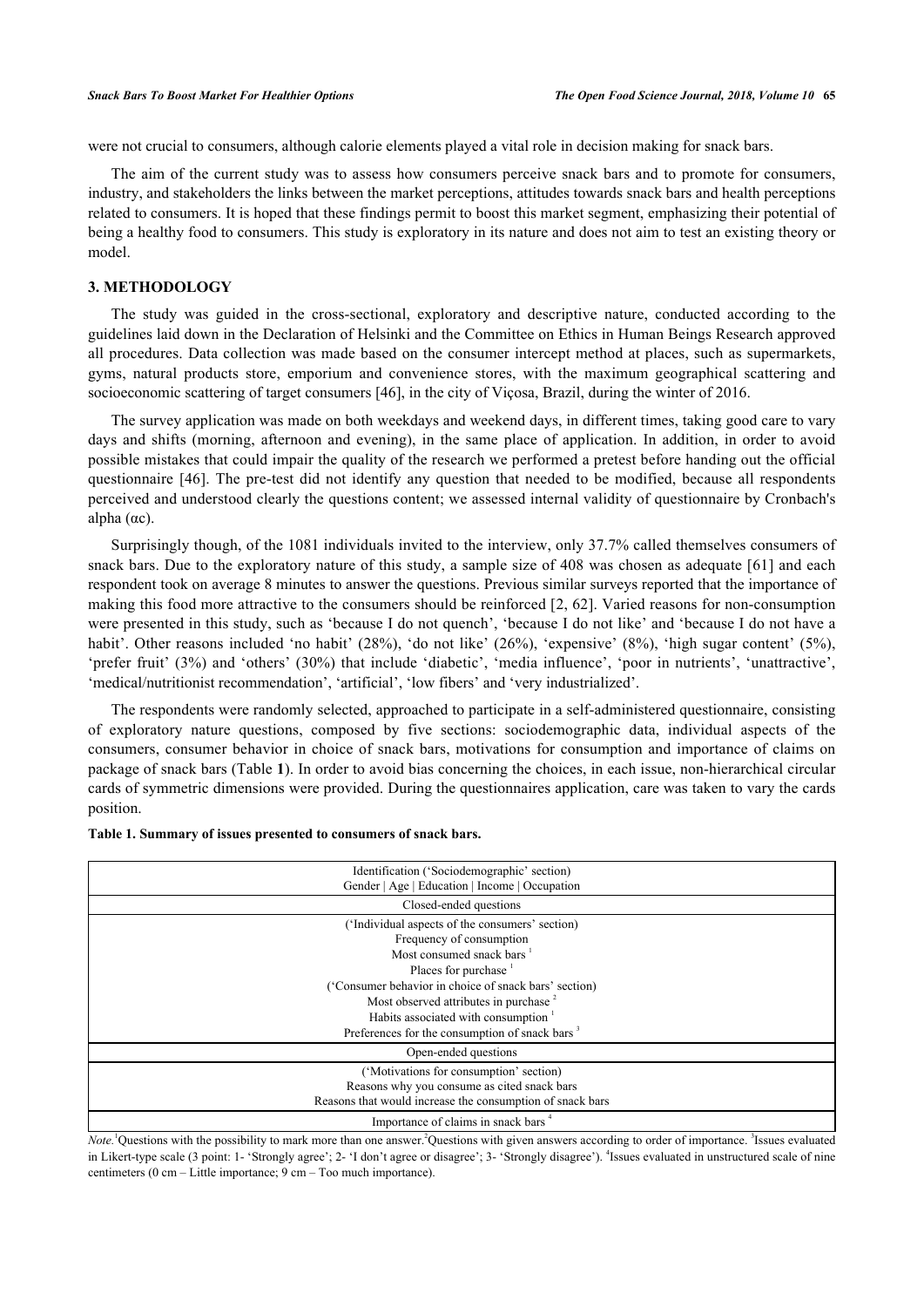The demographic characteristics showed a sample composed of females (68%) and younger people aged between 18 and 25 years (40%), income between 1 and 5 salaries (55%) (The wages in May 2016 was considered R\$ 880.00) and incomplete higher education (35%). Regarding the professions, most of the entries referred to students (44.6%), public officials (11.3%), self-employed (8.3%) and homemakers (7.4%). The option 'others' (13%) included the least expressive percentages, corresponding to the profession of dentist, veterinarian, physiotherapist, architect, hairdresser, physical educator, engineer, household worker, manager and driver.

# **4. ANALYSIS**

The study involving correspondence analysis has received greater visibility through McEwan *et al.* [\[63\]](#page-14-13) who described in detail the associations between sensory evaluators and food attributes. Since then, correspondence analysis have been successfully used, assessing purchase intentions and understanding the sensory science of foods [[64](#page-14-14) - [70\]](#page-15-0).

The consumers were asked which types of snack bars they consumed the most and the reasons why they are driven to consume them. Researchers transcribed the expressions or themes associated with each of the main snack bars looking for patterns in the data from similar responses. In this way, the correspondence between snack bars (cereal, fruit, seed, nut, protein, energy and biscuit) and descriptive terms (reasons for the consumption of each type of snack bars) was assessed. Intentions to purchase snack bars were also investigated from age and gender.

To access motivations for consumption of snack bars, Pearson correlation analysis ( $p < 0.05$ ) was conducted in SAS® software using PROC CORR command. The authors, based on previous studies [[59,](#page-14-9) [60](#page-14-10), [71](#page-15-1) - [77\]](#page-15-2), generated the issues. The issues asked to respondents to assess preferences for consumption of snack bars based on three-point Likert scales are as follow:

- You consume snack bar because it is a healthy food
- You consume snack bar because it is a nutritious food
- You consume snack bar because you want to lose weight
- You consume snack bar by being dissatisfied with my body
- You consume snack bar due to practicality or convenience
- You consume snack bar because it's a habit
- You consume snack bar because you have health problems
- You consume snack bar by medical or nutritionist recommendation
- You consume snack bar because you like the taste
- You consume snack bar to provide/repose nutrients before/after physical activity
- You consume snack bar, but you avoid them as they contain a lot of calories

In the pre-test the elderly showed some fatigue and difficulty assessing the issue on five-point Likert scales, reason why the three-point Likert scales were preferred. In addition, due to the number of items evaluated in the same question, the three-point scale showed itself more objective, less confusing and less exhaustive for these consumers. Therefore, in the final stage, the authors chose to use the three-point Likert scale, even though this could lead to statistical bias.

With the Cluster analysis, consumers were differentiated between the scores obtained. The hierarchical method of agglomerative Ward was chosen as a measure of distance, since the sample size is moderate, not exceeding 1000 observations [\[78](#page-15-3)]. The measuring instrument chosen was of dissimilarity, based on the Euclidean distance between each pair of observations, so that larger distances indicated higher dissimilarity [\[79](#page-15-4)]. Descriptive analysis of the clusters formed was performed.

The degree of importance of the specific claims on package of snack bars were assessed using the unstructured scale of nine centimeters (0 cm - little importance; 9 cm - too much importance) (Table **[2](#page-4-0)**)., considering that the unstructured scale can provide a wider range of scores for consumers [[80\]](#page-15-5). The choice of most important claims was based on recent findings using the effect of claims on health decision [\[7](#page-12-0), [81](#page-15-6), [82](#page-15-7)].

• Rate the importance of claims on package of snack bars, reflecting your judgment.

<span id="page-4-0"></span>The results were analyzed by the principal component analysis (PCA) (PROC FACTOR SAS), expressed as scatterplots of importance of the claims in relation to the first two principal dimensions, easily understandable and visible form [\[46](#page-13-17)].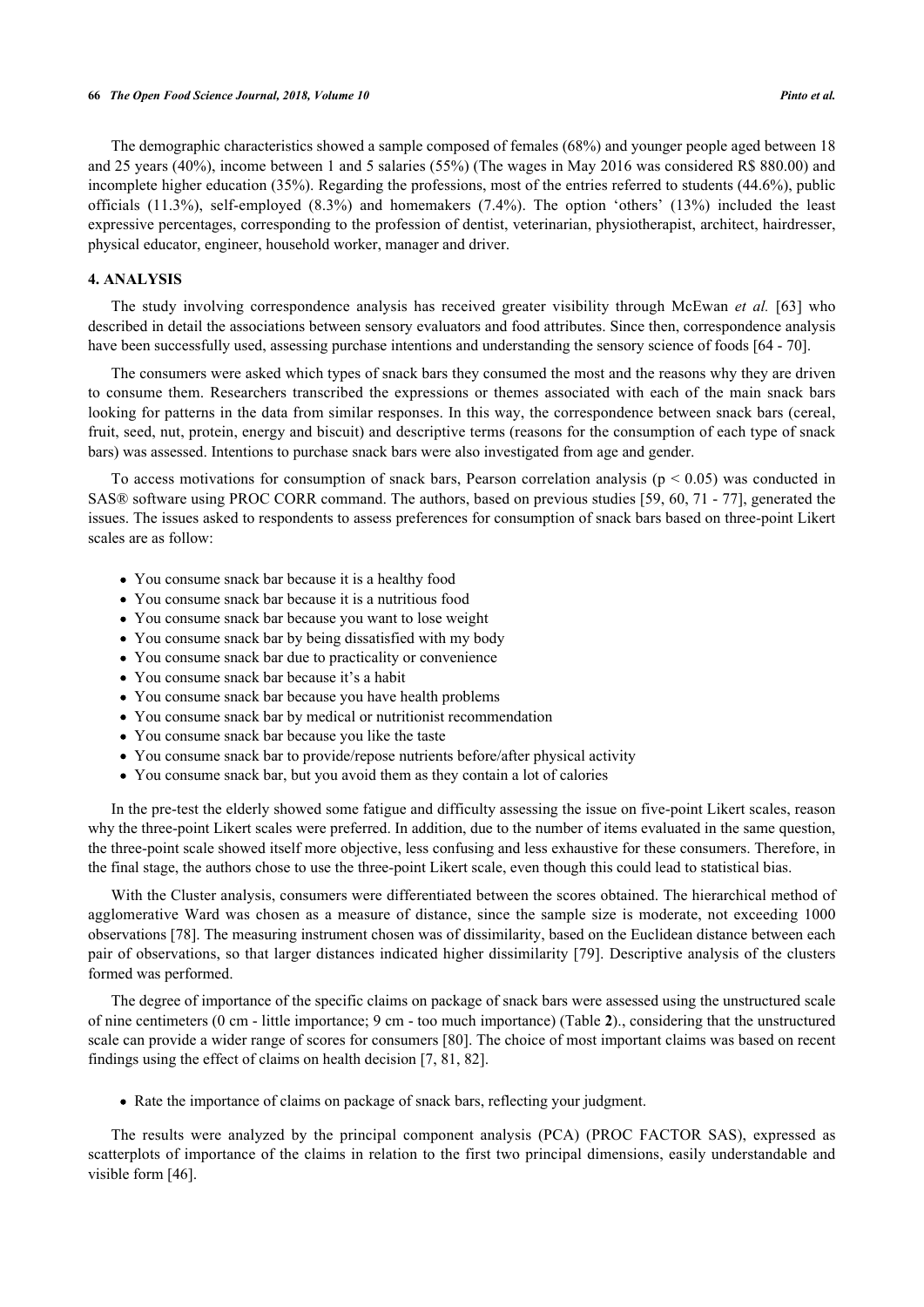| Items ( $\alpha_c = 0.813$ )                      | $Mean \pm SD$ |
|---------------------------------------------------|---------------|
| Trans-fat free (TFF)                              | $7.2 \pm 2.4$ |
| Gluten-free $(GF)$                                | $3.7 \pm 3.2$ |
| Lactose-free (LF)                                 | $3.4 \pm 3.3$ |
| Light or diet $(LD)$                              | $4.5 \pm 3.3$ |
| Low-sodium $(LS)$                                 | $7.0 \pm 2.6$ |
| No added sugars (NS)                              | $6.4 \pm 2.8$ |
| Source of proteins (SP)                           | $7.1 \pm 2.2$ |
| Source of omegas (SO)                             | $6.1 \pm 2.8$ |
| Low in saturated fats (LSF)                       | $7.1 \pm 2.3$ |
| No preservatives, flavorings and colorings (NPFC) | $6.0 \pm 3.1$ |

**Table 2. Claims assessed on the unstructured scale of nine centimeters (0 cm – Little importance; 9 cm – Too much importance**).  $(N = 408)$ .

# **5. RESULTS**

Consumers were asked about the importance they give to certain criteria at the time of purchase. On 32.0% of responses, taste and texture were the most important attributes at the purchase intention, followed by nutritional and health information (26.4%), price (18.5%), variety of grains (11%), brand (5.3%), practicality and convenience (3.8%), portion size (2.2%), packaging (0.7%) and others (0.2%).

Many consumers complained about the lack of creativity in terms of flavor diversification among industries, justifying their preference for fruits or other types of food, as they are also able to supply the practicality.

With the correspondence analysis, after accounting for answers related to the most consumed types of snack bar and the reasons for their consumption, ten main descriptive associations were identified with the seven types of bars established by the researcher:

- A greater quantity or variety of nutrients
- Healthier
- To ally to physical exercise
- Medical recommendation/nutritionist or diet
- More affordable price
- Good to the intestine
- Loss or maintenance of weight
- High fiber content
- Less amount of calories
- High protein content

As shown in Fig. (**[1](#page-6-0)**), the first dimension accounted for 74.23% of the total inertia or the data total variation, and the second dimension 11.21%, totaling 85.44% of the accumulated percentage required for the explanation of the data variation. The value of the Chi-square test is equal to  $114.11$  and significant (p<0.01), indicating that there is association between the types of snack bars and descriptive attributes. The bars 'protein' and 'energy' are the main contributor variables of dimension I (higher values in the dimension I), making up 85% of the inertia. For the dimension II, 'nuts' and 'cereal' are the main contributors and explain 69.6% of its inertia .

The consumer's perceptions revealed, through the perceptual map, that apparently five groups were formed between snack bars and descriptive attributes. The cereal bars are more available to the consumer at the purchasing places, having more affordable prices and being able to offer a greater quantity of fiber content, which is appropriate for good intestinal function (group 1). Seed, cookie and fruit bars are considered healthier, associated with less amount of calories and loss or maintenance of weight (group 2). Nut bars are associated with a greater amount or variety of nutrients (group 3), whereas the protein bars (group 4) and energy (group 5) are linked to higher protein content and to physical exercise, respectively.

Under the premise that consumers of snack bars have different preferences, especially in relation to age and gender, it is not surprising that older female respondents are more likely to observe non-sensory factors (*e.g*. such as grains variety and health information). On the other hand, it is more notorious that sensory factors (*e.g*. taste), price and portion size are associated with female and male respondents aged between 18 to 35 years and older male respondents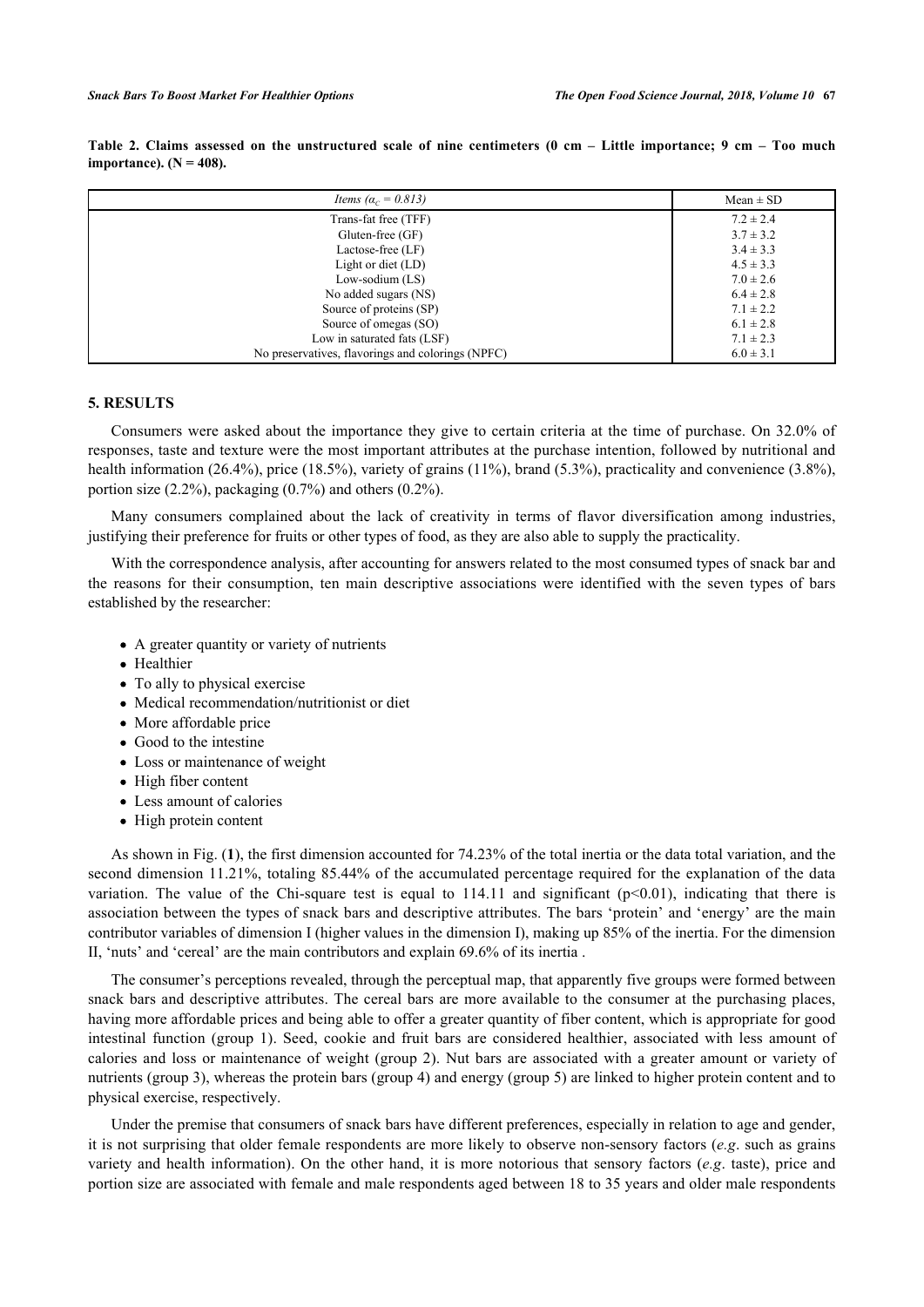

<span id="page-6-0"></span>(Fig. **[2](#page-6-1)**). On the other hand, the spatial separation shows the disparity between male and female respondents aged from 26 to 35 years, where male respondents highlighted a greater interest in issues for health, practicality or convenience.

Fig. (1). Perceptual map of descriptive attributes and snack bars: correspondence analysis.



<span id="page-6-1"></span>(a)

*Fig. 2 cont.....*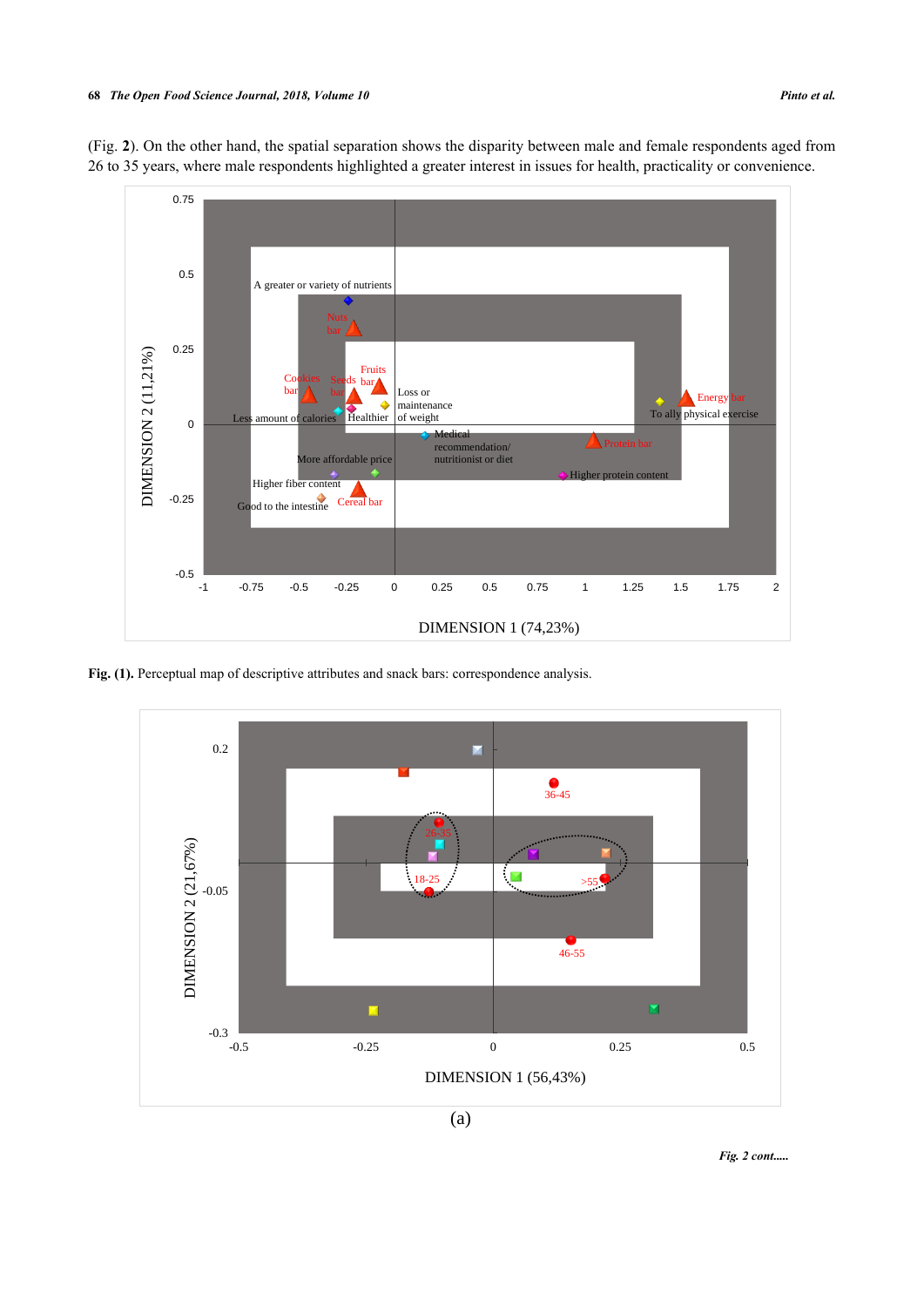

**• Female • Male M** Taste and/or texture **P** Brand **M** Price **M** Packing **P** Practicality and/or convenience **Portion size Y** Health and/or Nutritional information Variety of grains  $\blacksquare$  Others

**Fig. (2).** Correspondence analysis between the most important criteria observed at the time of purchase: relationship with age and gender of the respondents. (a) Female gender and different ages (red) (b) Male gender and different ages (black). The age is represented by colors corresponding to the gender of the respondents (18 to 25 years; 26 to 35 years; 36 to 45 years; 46 to 55 years; more than 55 years)

Informally, many respondents reported not being satisfied with the standard portion size (something around 25 to 30 grams), stating that this quantity does not satisfy their hunger and, therefore, would not compensate the cost/benefit.

#### **5.1. Motivations For The Consumption Of Snack Bars**

The motivations corroborate the attitudinal trends of food consumption found in Brazil, similar to the principal global food trends designed in 2018: self-care, individuality, trust, stress and sustainability [[39,](#page-13-11) [83\]](#page-15-8).

### *5.1.1. Motivated by the Body (Cluster 1)*

Regarding consumption, 56.3 percent consume snack bars at least twice a week. Of the 87 respondents, 74.7 percent were female, age at the average of 33 years, 73.2 percent had higher education and at least 33.7 percent had complete college degree. In general, they are undergraduate students and self-employed, with income between 3 and 5 wages (28.7%), and between 5 and 8 wages (26.4%), respectively.

#### *5.1.2. Little Motivated by the Set of Factors (Cluster 2)*

This group corresponds to 121 respondents (30% of respondents) with average age of 30 years old, with the most expressive number of male respondents (38%). The educational level reveals that at least 95.9% have completed high school, being the majority with higher education in the same group (44.6%). In general, they are students, civil servants and self-employed. The monthly income ranges from 3 and 5 wages (33.9%).

It is worth noting that the latter are usually more expensive and, possibly, its percentage is associated with greater purchasing power of the group, in addition to the consumption due to the presence of nuts that contains beneficial fats to the health.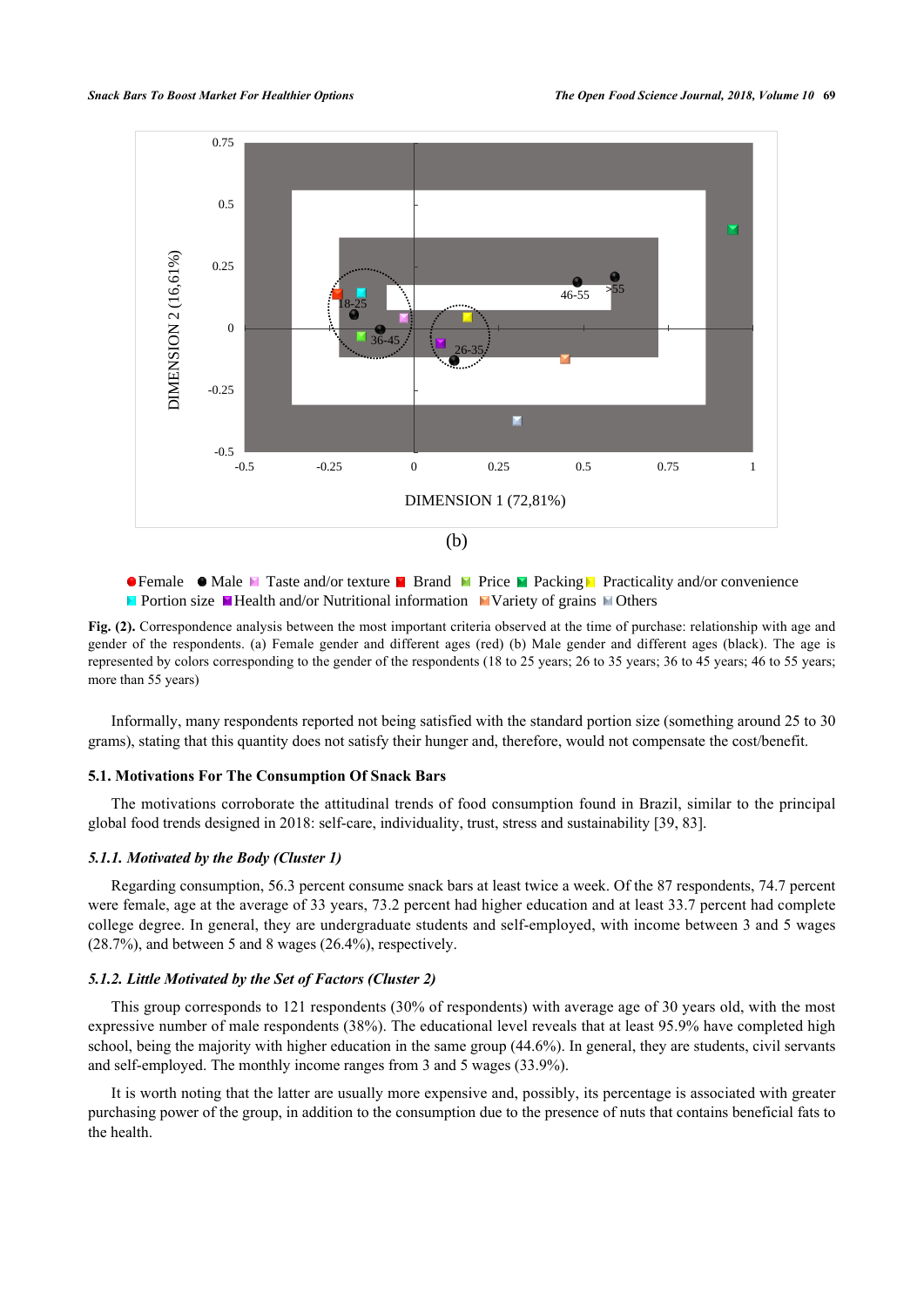#### *5.1.3. Motivated by the Health Benefits (Cluster 3)*

This group agree that they consume snack bars because it is nutritious and healthy, but not because they have health problems or by professional recommendation. Composed of 139 consumers (34% of respondents), with 66.2% of female respondents and an average age of 39 years, the largest among the groups. In general, they are students, public service workers (14.4%) and homemakers (10.8%). The family income of this group is predominantly greater than five salaries (40.3%) and the educational level is represented, for the most part, by the complete or incomplete higher education (59.7%).

#### *5.1.4. Motivated by Health and Practicality (Cluster 4)*

This is the smallest group, composed of 61 individuals (15% of respondents), with 70.5% of female respondents. The average age is 36 years and the family income of this group is around 1 to 5 incomes (57.4%). When it comes to educational level, the majority has complete higher education (29.5%) and complete high school (24.6%). They are students (42.6%), self-employed (34.4%) and homemakers (6.6%).

The percentage of individuals who consume on a weekly basis is high (73.7%), being 31.1% corresponding to individuals who consume from 5 to 7 times a week, with expressive percentage of individuals who consume protein and energy bars (11%), and higher proportion of preference for the consumption of fruits bar (34%) in relation to cereal bars (31%).

This group demonstrates that its consumption can be influenced by medical advice or any health problem. So being either a change on their prescribed diet or the simple fulfillment of their physiological need may cause an abrupt decline in consumption.

#### **5.2. Claiming Health in Snack Bars**

Factor analysis performed on the data (Fig. **[3](#page-9-0)**), showed that the spatial separation of claims indicates that there is the formation of three groups that differ with respect to importance degree for consumers. The bi-plot shows a strong correlation between fats (trans-fat free and low in saturated fats) and sodium, indicated by the cluster formation on the bottom right side; it emphasizes the better importance of these claims on the package of the snack bars. Although it is unclear how lay consumers and experts define and interpret "healthiness" and "nutritiousness" terms of various foods [\[44](#page-13-15)], one statistical tendency was observed from the connection between importance of the source (proteins and omegas) and importance of the absence (sugars, preservatives, flavorings and colorings) of certain nutrients in a second cluster. The absence of gluten and lactose were less important than the other claims, and there may be few individuals intolerant or influenced by food fads that gave greater importance to nutrients, slightly raising respective standard deviations.

#### **6. DISCUSSION AND IMPLICATIONS**

This study is one of the first to demonstrate that different consumer groups could inform new trends for reformulating snack bars, with connection between snack bars and health perceptions. Consumers were claim sensitive and concerned about price. The more respondents can pay for nut and protein bars, the more likely they will access a healthier snack food, because these snack bars were negatively associated with "more affordable price", but positively related to "higher content of nutrients and proteins".

Snack bars are practical and easy to carry, however, many respondents justified their consumption not being so frequent due to preferring fruit or natural sandwiches, considering them less expensive, healthier, and more nutritious as well as providing greater satiety. Miraballes *et al*. [[7\]](#page-12-0) revealed that consumers of meal bars have not demonstrated any relationship between "meal replacement" and "satiating" claims, being them clearly distinct and negatively correlated. To boost the consumption of healthier snack bars, the provision of nutrients for a complete meal and link between "satiation" and "reasonable price" are needed [\[2](#page-11-1)].

Bucher *et al.* [\[35](#page-13-19)] reported that currently little is known about set of determinant criteria for evaluating snack foods, but is probable that portion size may be relevant, although it is still unclear if consumers consider portion size for assessing healthiness or unhealthiness of these products. The results of Finkelstein *et al.* [\[84](#page-15-9)] showed that a healthy eating, when imposed, generated higher hunger ratings after people consumed a small snack food with a label that emphasized the healthfulness; but the people who perceive that they have chosen to eat healthy did not show any increase in hunger. Indeed, it seems likely to exist a relationship between health perceptions and portion size,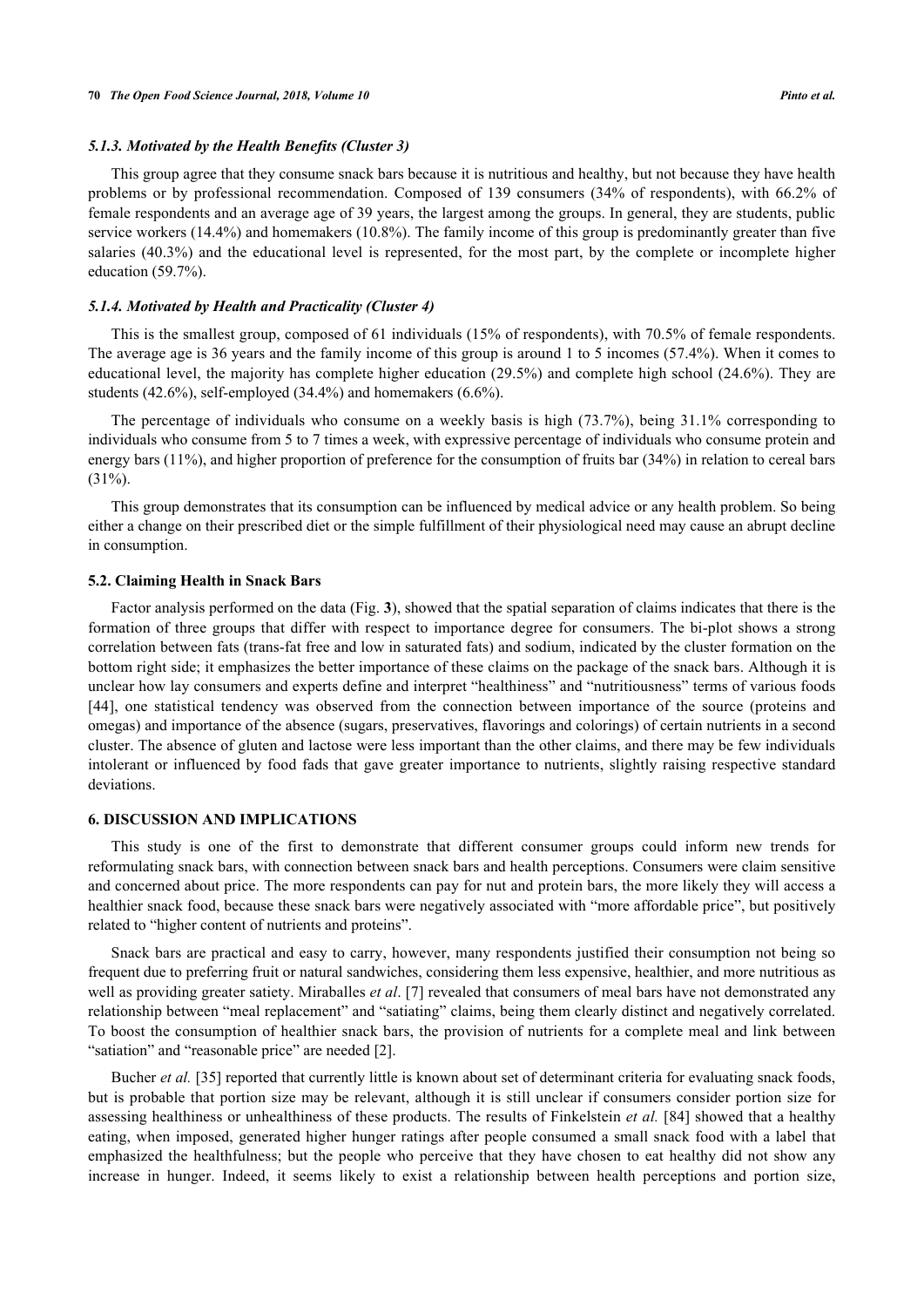<span id="page-9-0"></span>suggesting that more frequent healthy food intake is associated with greater sensitivity to increasing portion sizes on unhealthy foods [[35,](#page-13-19) [85\]](#page-15-10).



**Fig. (3).** Principal component loadings plotted for importance of claims on package for snack bars. The first two principal components PC1 (x-axis) and PC2 (y-axis) explained 42.7% and 18% pf the variability, respectively. Claims abbreviations are NPFC = No preservatives, flavorings and colorings; GF = Gluten-free; LF = Lactose-free; LD = Light or Diet; LS = Low in sodium; LSF = Low in saturated fats; NS = No added sugars; SP = Source of proteins; SO = Source of omegas (3, 6 and 9); TFF = Trans-fat free.

Young people demonstrated to be less worried about health issues and reflected more their personal tastes. Rezende *et al.* [[86\]](#page-15-11) concluded the attitude of eating out originates from younger individuals, with more elevated educational level and financial incomes. Boncinelli *et al*. [[49\]](#page-14-0) evaluated the student perceptions of chocolate bars and concluded that the information regarding the high caloric content had little effect on respondents' choice, even when they did not show any familiarity with the food. Simply put, preferences for tastes are too essential for many consumers and wellbeing can be implicit to the effect that eating habits are healthy enough [\[87](#page-15-12)]; they may not be willing to sacrifice sensory pleasure for any other attribute of food [[88](#page-15-13)]. Tordoff *et al.* [[89\]](#page-15-14) reported that although people can be well aware that they do not eat healthily,they are still likely to assess their diet as being healthy enough as long as they feel good [[87](#page-15-12)]. By understanding this tendency, Mintel [[39](#page-13-11)] observed that 41% of UK snacking consumers agree that snacks high in sugar or salt, considered unhealthy, are fine as part of a balanced diet.

Older individuals, on the other hand, demonstrated to care more about health information and variety of grains, but they represented the smallest share of consumers who have a habit of consuming food bars, which is probably explained by lack of consumption habit of this food. In a study of Pettigrew *et al*. [\[90](#page-15-15)], older consumers preferred healthy food choices in terms of prioritizing fruit, vegetables, protein sources, and complex carbohydrates, but had little change in eating habits in their earlier years. Surprisingly though, men consumers aged from 26 to 35 years were also most interested in nutrients and health information than female consumers of the same age group. Thus, new insights are needed to explore the new trends on comportment of the male consumers, since this study contradicts past studies proposing that male consumers are not as concerned about health issues as women are. It is important to analyze whether effects of attitudes towards snack bars would be modulated by health choice, because they can be very distant from the actual purchase situation.

Hoefkens *et al*. [[91](#page-15-16)] concluded that the perception of quality nutrients affects purchase decision, and this is most noticeable among the elderly, women, and individuals on diet and health-conscious. In our study, consumers have placed a significantly value on health claims presented to them. There is a steady upward trend, where it is observed an increasing demand for food due to omegas and protein content, in addition to the components commonly avoided in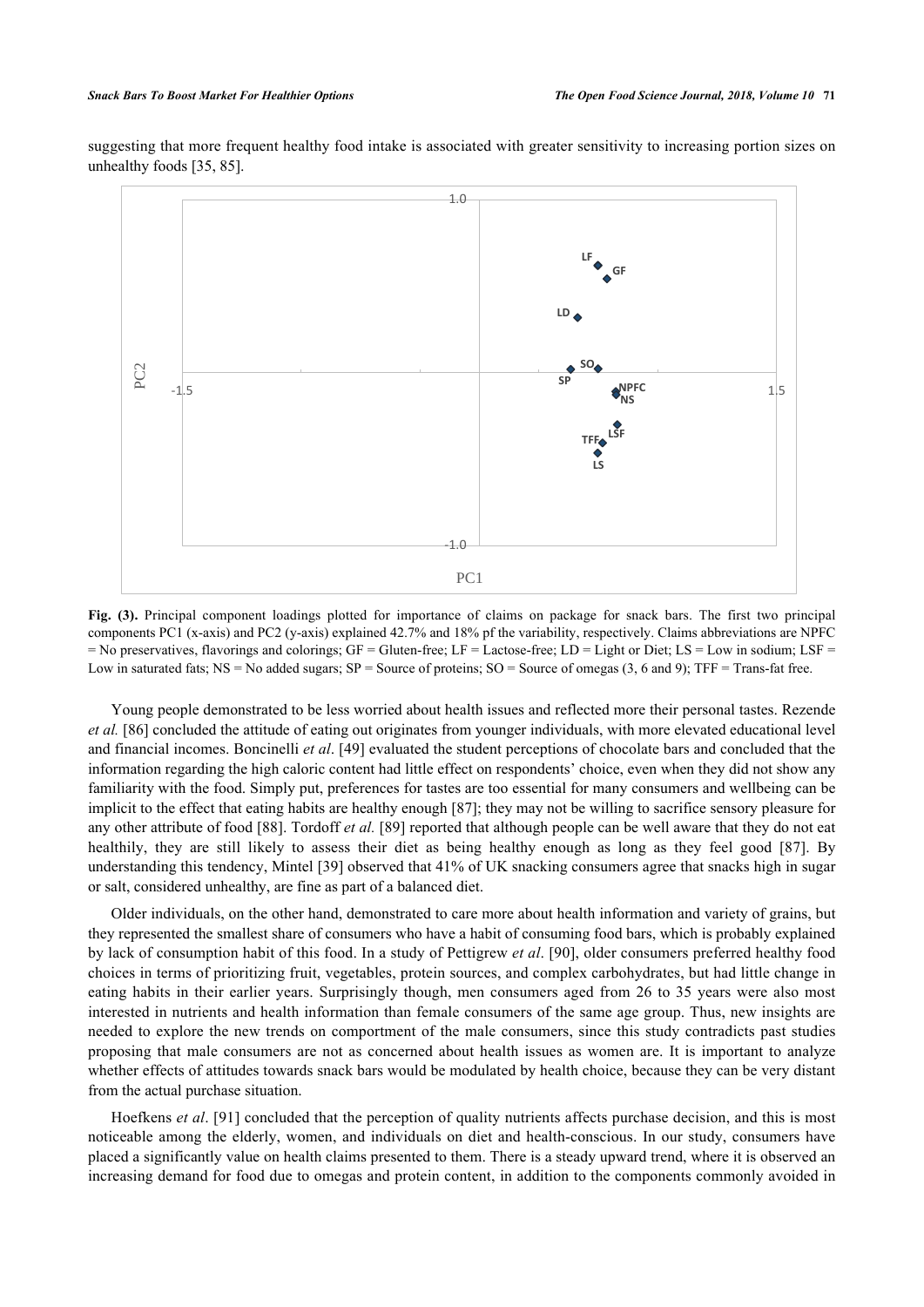food studies (*e.g*. sugars, fats and sodium). Rizk *et al.* [\[85](#page-15-10)] reported that fat and fiber content are predominant when women judging the healthiness of foods. Crofton *et al*. [\[92](#page-16-0)] realized that consumers who sought healthier snacks expected to find low levels of calories, fat, salt and sugar, as well as high levels of whole grains, oats, bran, nuts, seeds, legumes and fruits, being more interested in the fiber, cholesterol and omega 3 contents. Pinto *et al*. [[2\]](#page-11-1) found that the information on protein, omega-3s, sugars, preservatives, flavorings and colorings had the potential to improve significantly the acceptability of seed and protein bars. The preference for absence of coloring, flavors and sweeteners occur because additives are seen as signs of more processed and unhealthy food [[2,](#page-11-1) [93\]](#page-16-1).

Unfortunately, to the date, snack bars are less preferred than healthier options, because they combine highest price with lowest satiety. Therefore, many efforts should be made to lead the consumers of snack bars to believe their healthy image [\[2](#page-11-1)] and being mindful of consuming healthy portion sizes is the key factor to stimulate the consumption of these snacks [[35](#page-13-19)]. In line with other studies, our study does not corroborate the thought: "if it tastes good, then it unhealthy for you" [\[89\]](#page-15-14), because we believe that this kickback is result of a culture that has established itself due to the open gaps that were not filled by the industry. "Appreciating that good taste is not inevitably linked to obesity raises a glimmer of hope for the food industry: Good taste can be used to attract consumers to nutrient-sparse foods without concern that this will adversely influence body weight" [\[89](#page-15-14)].

Despite the intuitive empirical support to confirm these findings, our research cited that the linking between body concern and consumption of snack bars is real. On the other hand, the averages of the values attributed to the component variables of the obtained factors reveal that many consumers are not totally in agreement with the healthiness of snack bars (Table **[3](#page-10-0)**). Several studies in the past showed the effectiveness of cereal bars in weight loss, but little is known about the long-term effects [19 - 20, 24). Aspects such as form, size of the product and health claims influence beliefs about snack bars, helping to internalize the idea that this food helps in weight loss. Therefore, greater concerns about weight do not necessarily lead to healthy habits or health consciousness, but the adoption of healthier behaviors such as healthy eating and physical activity, motivated by health concerns can promotes positive self-image [\[32](#page-13-5)].

Once consumers of snack bars are motivated to health, one can promote the healthier choices for this category of products. Thus, it is necessary promoting more healthful snack choices and sustainable nutrition education because it seems likely that eating snacks between main meals satisfy energy and nutrient requirements, in addition to favor lower energy density food choices, which result in a wider variety of foods being included in the diet [\[38](#page-13-10)].

Our findings suggest managerial implications for new marketing strategies for snack, because taste and texture remain as key factors in choosing a snack food. From such information is possible to suggest the improvement or innovation on snack bars' texture (*e.g*. freeze-drying fruit for formulation) and to encourage the development of exotic and uncommon flavors from bioactive ingredients. Mintel [[39\]](#page-13-11) report that European consumers are open to trying food and drink with unusual texture; this information can be useful for industries around the world, since texture is one of the most important sensory attributes in the consumption of snacks.

| <b><i>Variables</i></b>                                                                                                                                                                                                                                                                     |  | <b>SD</b>                                                                                                                                                           | <b>Pearson's Correlation</b>                                                               |                                                                                     |                                                                                                                                                           |                                                                         |                                                                                                          |                                                                                                                                                 |                                                                      |                                                                                                                                    |                                                                                                       |                                                                                        |                                                                                           |
|---------------------------------------------------------------------------------------------------------------------------------------------------------------------------------------------------------------------------------------------------------------------------------------------|--|---------------------------------------------------------------------------------------------------------------------------------------------------------------------|--------------------------------------------------------------------------------------------|-------------------------------------------------------------------------------------|-----------------------------------------------------------------------------------------------------------------------------------------------------------|-------------------------------------------------------------------------|----------------------------------------------------------------------------------------------------------|-------------------------------------------------------------------------------------------------------------------------------------------------|----------------------------------------------------------------------|------------------------------------------------------------------------------------------------------------------------------------|-------------------------------------------------------------------------------------------------------|----------------------------------------------------------------------------------------|-------------------------------------------------------------------------------------------|
|                                                                                                                                                                                                                                                                                             |  |                                                                                                                                                                     | HF                                                                                         | <b>GF</b>                                                                           | NF                                                                                                                                                        | LW                                                                      | DB                                                                                                       | PC                                                                                                                                              | $\boldsymbol{H}$                                                     | PA                                                                                                                                 | МN                                                                                                    | HP                                                                                     |                                                                                           |
| Healthy food (HF)<br>Good flavor (GF)<br>Nutritious food (NF)<br>To lose weight $(LW)$<br>Dissatisfied with the body (DB)<br>Practicality/convenience (PC)<br>Habit (H)<br>Physical activity (FA)<br>Medical or nutritionist<br>recommendation (MN)<br>Health problems (HP)<br>Calories (C) |  | 1.51 0.619<br>$1.41\,0.609$<br>$1.44 \, 0.608$<br>2.290.829<br>2.490.738<br>1.15[0.445]<br>2.130.794<br>2.18 0.849<br>2.54 0.776 <br>2.890.417<br>$2.54 \mid 0.717$ | $0.124*$<br>$0.108*$<br>$-0.145**$<br>$0.131**$<br>$0.186**$<br>0.034<br>0.031<br>$-0.011$ | $-0.010$<br>$-0.042$<br>$-0.093$<br>0.054<br>0.025<br>$-0.004$<br>$-0.010$<br>0.030 | $0.129**$ $0.129**$ $0.598**$<br>$0.598**$ 0.150** 0.150**<br>$0.098*$<br>0.063<br>$-0.164**$<br>0.076<br>$0.235**$ 0.138**<br>0.084<br>$0.109*$<br>0.021 | $0.124*$<br>$-0.010$<br>$0.098*$<br>0.046<br>$0.119*$<br>0.060<br>0.041 | $-0.042$<br>0.063<br>$0.602**0.602**$<br>0.09<br>$0.110*$<br>0.087<br>$0.259**0.184**$<br>0.094<br>0.033 | $0.108*$ $-0.145**$ $0.131**$ $0.186**$<br>$-0.093$<br>$-0.164**$<br>0.046<br>0.009<br>$0.102*$<br>$-0.098$<br>$-0.043$<br>$-0.074$<br>$-0.094$ | 0.054<br>0.076<br>$0.110*$<br>$0.102*$<br>0.071<br>0.022<br>$-0.043$ | 0.025<br>$0.235**$<br>$0.119*10.138**0.259**$<br>0.087<br>$-0.98*$<br>$[0.201**]$ 0.201**<br>$0.245**0.245**$<br>0.080<br>$-0.002$ | 0.034<br>$-0.004$<br>0.084<br>$0.184**$<br>$-0.043$<br>0.071<br>$[0.299**]$ 0.299** $[0.04]$<br>0.041 | 0.031<br>$-0.010$<br>$0.109*$<br>0.060<br>0.094<br>$-0.074$<br>0.022<br>0.080<br>0.024 | $-0.011$<br>0.030<br>0.021<br>0.041<br>0.033<br>$-0.094$<br>$-0.043$<br>$-0.002$<br>0.024 |

#### <span id="page-10-0"></span>**Table 3. Motivational correlation in purchase intention for snack bars.**

*Note.* Variables evaluated in Likert-type scale (3 point: 1-'I strongly agree'; 2-'I do not agree nor disagree'; 3-'I strongly disagree'). p-values significant: \*\*p < 0.01 \*p < 0.05.

From the consumer research reviewed above, it becomes clear that is necessary to develop interventions according dietary needs with advancing age [[90](#page-15-15)], in order to encourage modifications in choice for snack bars. It is therefore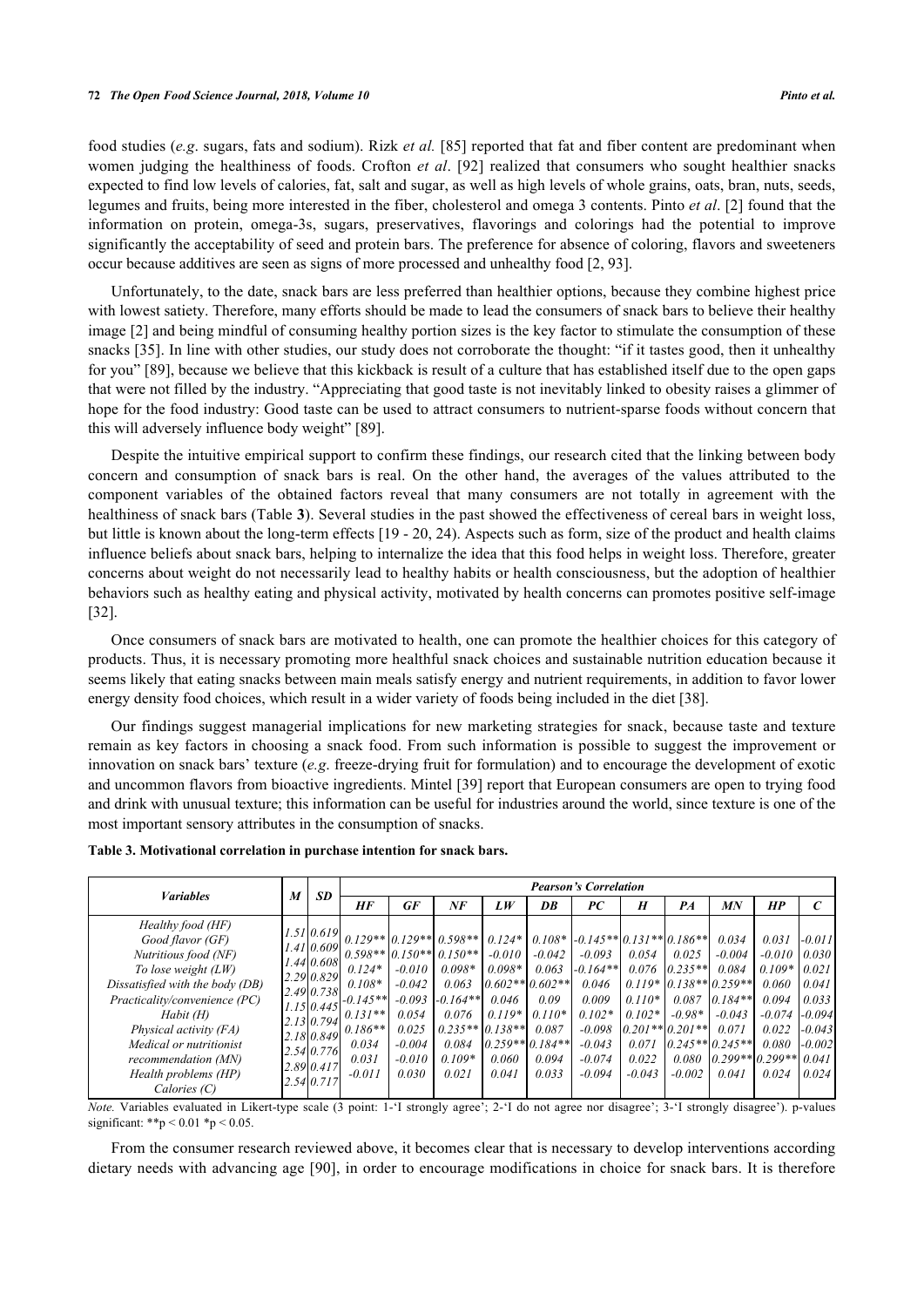necessary to increase the participation of older people as consumers of snack bars. Most particularly, it would be interesting to enhance the retail stores to better accommodate older people's needs [[90\]](#page-15-15) and to promote health education activities, providing information on snack bars that can provide older consumers with the background knowledge needed in order to choose healthier varieties of these foods.

The use of technology in food store would also be important, allowing a better interaction with consumers. The personalization present in the new technologies could draw in more consumers, especially the younger consumers, because companies and retailers can target individuals based on their habits and preferences both in the store and online, considering consumer insights on purchases and their online activities [\[39](#page-13-11)].

#### **CONCLUSION**

It was possible to find different market niches for snack bars and to assert the need to increase the participation of older people as consumers of snack bars. Likewise, it is not possible to generalize the results because our sample is of convenience, but the results corroborate the purpose of the study with its preliminary character.

The price proved to be a very important factor at the time of purchase, of great influence in the differentiation of types of snack bars found in the market. This represents a challenge for the food industries, in the sense of uniting the affordable price to the portions size, being able to promote an increase in the consumption of nut, protein and energy bars. Protein and nut bars are still unknown by the general public and are not so consumed as the cereal bars.

In general, those who buy snack bars as a habit are also moved by convenience, but they do not always prioritize health and body concern. In contrast, those who consume snack bars due to the amount of nutrients can have some dissatisfaction with the body, and usually prioritize health, being able even to give up the sensory attributes at the expense of it. The findings stimulate the industry to insert new products in this category, with more healthy, diverse and accessible foods to low-income people.

# **ETHICS APPROVAL AND CONSENT TO PARTICIPATE**

All procedures involving human subjects were approved by the committee on Ethics in human beings Research of the federal University of Viscosaana was registered at Platforma Brazil (n○1.581.561).

# **HUMAN AND ANIMAL RIGHTS**

No Animals were used in this research. All human research procedures followed were in accordance with the ethical standards of the committee responsible for human experimentation (institutional and national), and with the Helsinki Declaration of 1975, as revised in 2013.

#### **CONSENT FOR PUBLICATION**

Informed consent was obtained from all the participants.

#### **CONFLICT OF INTEREST**

The authors declare no conflict of interest, financial or otherwise.

#### **ACKNOWLEDGMENTS**

Declared none.

# **REFERENCES**

- <span id="page-11-0"></span>[1] Frewer LJ, Gupta N, George S, *et al.* Consumer attitudes towards nanotechnologies applied to food production. Trends Food Sci Technol 2014; 40: 211-25. [\[http://dx.doi.org/10.1016/j.tifs.2014.06.005](http://dx.doi.org/10.1016/j.tifs.2014.06.005)]
- <span id="page-11-1"></span>[2] Pinto VRA, Freitas TBO, Dantas MIS, *et al.* Influence of package and health-related claims on perception and sensory acceptability of snack bars. Food Res Int 2017; 101: 103-13. [\[http://dx.doi.org/10.1016/j.foodres.2017.08.062](http://dx.doi.org/10.1016/j.foodres.2017.08.062)] [PMID: [28941673\]](http://www.ncbi.nlm.nih.gov/pubmed/28941673)
- [3] Keller C, Markert F, Bucher T. Nudging product choices: The effect of position change on snack bar choice. Food Qual Prefer 2015; 41: 41-3. [\[http://dx.doi.org/10.1016/j.foodqual.2014.11.005](http://dx.doi.org/10.1016/j.foodqual.2014.11.005)]
- [4] Kim MK, Greve P, Lee Y. Identification of drivers of liking for bar-type snacks based on individual consumer preference. J Food Sci 2016; 81(1): S174-81.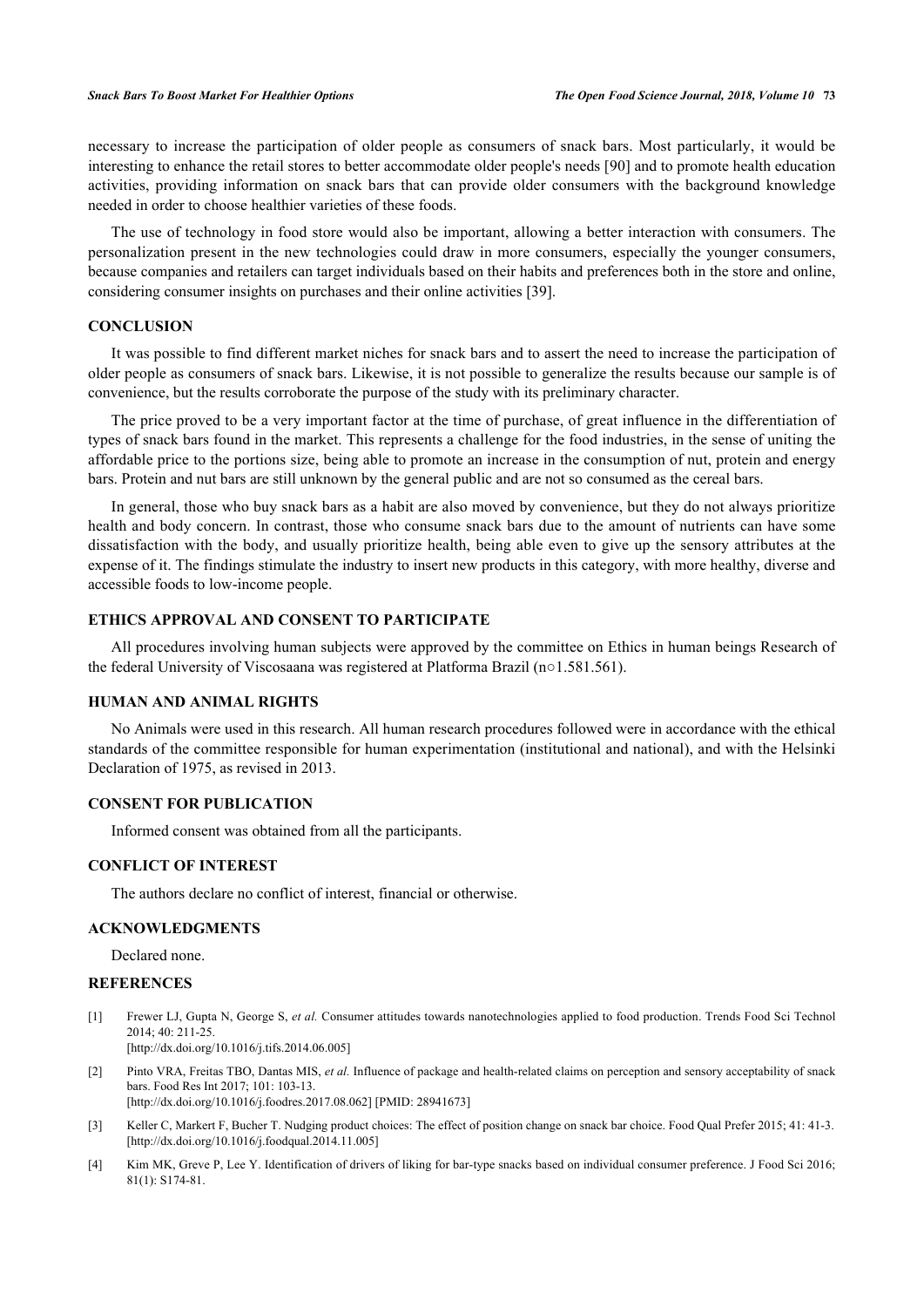[\[http://dx.doi.org/10.1111/1750-3841.13154](http://dx.doi.org/10.1111/1750-3841.13154)] [PMID: [26605753](http://www.ncbi.nlm.nih.gov/pubmed/26605753)]

- <span id="page-12-10"></span>[5] Lobato LP, Iakmiu Camargo Pereira AE, Lazaretti MM, *et al.* Snack bars with high soy protein and isoflavone content for use in diets to control dyslipidaemia. Int J Food Sci Nutr 2012; 63(1): 49-58. [\[http://dx.doi.org/10.3109/09637486.2011.596148\]](http://dx.doi.org/10.3109/09637486.2011.596148) [PMID: [21728920](http://www.ncbi.nlm.nih.gov/pubmed/21728920)]
- [6] Mahanna K, Lee SY. Consumer acceptance of snack bars. J Sens Stud 2010; 25: 153-70. [https:// dx.doi.org/ 10.1111/ j.1745-459X. 2009. 00263. x].
- <span id="page-12-0"></span>[7] Miraballes M, Fiszman S, Gámbaro A, Varela P. Consumer perceptions of satiating and meal replacement bars, built up from cues in packaging information, health claims and nutritional claims. Food Res Int 2014; 64: 456-64. [\[http://dx.doi.org/10.1016/j.foodres.2014.07.028](http://dx.doi.org/10.1016/j.foodres.2014.07.028)] [PMID: [30011675\]](http://www.ncbi.nlm.nih.gov/pubmed/30011675)
- <span id="page-12-1"></span>[8] Jaeger SR, Hort J, Porcherot C, Ares G, Pecore S, MacFie HJH. Future directions in sensory and consumer science: Four perspectives and audience voting. Food Qual Prefer 2017; 56: 301-9. [\[http://dx.doi.org/10.1016/j.foodqual.2016.03.006](http://dx.doi.org/10.1016/j.foodqual.2016.03.006)]
- <span id="page-12-2"></span>[9] Nielsen [homepage on the Internet] A retomada dos snacks no consumo fora do lar Available at: [http:// www.nielsen.com/ br/pt/ insights/](http://www.nielsen.com/br/pt/insights/news/2016/A-retomada-dos-snacks-no-consumo-fora-do-lar.html) [news/2016/ A-retomada-dos-snacks-no-consumo-fora-do-lar.html](http://www.nielsen.com/br/pt/insights/news/2016/A-retomada-dos-snacks-no-consumo-fora-do-lar.html)
- <span id="page-12-3"></span>[10] Souza V [homepage on the Internet]. Barras de cereais ganham força. Available at: [http:// www.sm.com.br/ detalhe/ barras-cereais-ganham](http://www.sm.com.br/detalhe/barras-cereais-ganham-forca)[forca](http://www.sm.com.br/detalhe/barras-cereais-ganham-forca)
- <span id="page-12-4"></span>[11] Mercado de salgadinhos e snacks crescerà 40% até 2018. Available at: [http:// www.abre.org.br/ noticias/ mercado -de -salgadinhos -e-snacks](http://www.abre.org.br/noticias/mercado-de-salgadinhos-e-snacks-crescera-40-ate-2018/)  [crescera -40-ate-2018/](http://www.abre.org.br/noticias/mercado-de-salgadinhos-e-snacks-crescera-40-ate-2018/)
- <span id="page-12-5"></span>[12] DATAMARK [homepage on the Internet]. Barras de Cereais. Available at: [http:// www.datamark. com.br/ analise-de-mercado/ cereais/ barra](http://www.datamark.com.br/analise-de-mercado/cereais/barra-de-cereais-619/)[de-cereais -619/](http://www.datamark.com.br/analise-de-mercado/cereais/barra-de-cereais-619/)
- <span id="page-12-6"></span>[13] Shepherd R, Dean M, Lampila P, *et al.* Communicating the benefits of wholegrain and functional grain products to European consumers. Trends Food Sci Technol 2012; 25: 63-9. [\[http://dx.doi.org/10.1016/j.tifs.2012.01.002](http://dx.doi.org/10.1016/j.tifs.2012.01.002)]
- <span id="page-12-7"></span>[14] Bamford V [homepage on the Internet]. Retail and Shopper Insights: Snack bars 2015: top 10 best-selling granola, breakfast and nutrition bars. Available at: [http:// www.bakeryandsnacks.com /Retail-Shopper-Insights/ Snack-bars-2015- top-10- best-selling- granola- breakfast](http://www.bakeryandsnacks.com/Retail-Shopper-Insights/Snack-bars-2015-top-10-best-selling-granola-breakfast-health-bars)[health-bars](http://www.bakeryandsnacks.com/Retail-Shopper-Insights/Snack-bars-2015-top-10-best-selling-granola-breakfast-health-bars)
- <span id="page-12-8"></span>[15] Boustani P, Mitchell V-W. Cereal bars: A perceptual, chemical and sensory analysis. Br Food J 1990; 92(5): 17-22. [\[http://dx.doi.org/10.1108/00070709010003652\]](http://dx.doi.org/10.1108/00070709010003652)
- <span id="page-12-9"></span>[16] Sillani S, Nassivera F. Consumer behavior in choice of minimally processed vegetables and implications for marketing strategies. Trends Food Sci Technol 2015; 46: 339-45. [\[http://dx.doi.org/10.1016/j.tifs.2015.07.004](http://dx.doi.org/10.1016/j.tifs.2015.07.004)]
- <span id="page-12-11"></span>[17] Banach JC, Clark S, Lamsal BP. Texture and other changes during storage in model high-protein nutrition bars formulated with modified milk protein concentrates. Food Sci Technol (Campinas) 2014; 56: 77-86. [https://dx.doi.org/10.1016/j.lwt.2013.11.008].
- [18] Barakat H, Rohn S. Effect of different cooking methods on bioactive compounds in vegetarian, broccoli-based bars. J Funct Foods 2014; 11: 407-16. [\[http://dx.doi.org/10.1016/j.jff.2014.10.009\]](http://dx.doi.org/10.1016/j.jff.2014.10.009)
- [19] Gutkoski LC, Bonamigo JMA, Teixeira DMF, Pedó I. Desenvolvimento de barras de cereais à base de aveia com alto teor de fibra alimentar. Revista Ciência e Tecnologia de Alimentos 2007; 27(2): 355-63. [\[http://dx.doi.org/10.1590/S0101-20612007000200025\]](http://dx.doi.org/10.1590/S0101-20612007000200025)
- [20] Noakes M, Foster PR, Keogh JB, Clifton PM. Meal replacements are as effective as structured weight-loss diets for treating obesity in adults with features of metabolic syndrome. J Nutr 2004; 134(8): 1894-9. [\[http://dx.doi.org/10.1093/jn/134.8.1894](http://dx.doi.org/10.1093/jn/134.8.1894)] [PMID: [15284372\]](http://www.ncbi.nlm.nih.gov/pubmed/15284372)
- [21] Sun-Waterhouse D, Teoh A, Massarotto C, Wibisono R, Wadhwa S. Comparative analysis of fruit-based functional snack bars. Food Chem 2010; 119(4): 1369-79. [\[http://dx.doi.org/10.1016/j.foodchem.2009.09.016](http://dx.doi.org/10.1016/j.foodchem.2009.09.016)]
- <span id="page-12-13"></span>[22] Suhem K, Matan N, Matan N, Danworaphong S, Aewsiri T. Improvement of the antifungal activity of Litsea cubeba vapor by using a heliumneon (He-Ne) laser against Aspergillus flavus on brown rice snack bars. Int J Food Microbiol 2015; 215: 157-60. [\[http://dx.doi.org/10.1016/j.ijfoodmicro.2015.09.008\]](http://dx.doi.org/10.1016/j.ijfoodmicro.2015.09.008) [PMID: [26433461](http://www.ncbi.nlm.nih.gov/pubmed/26433461)]
- [23] Suhem K, Matan N, Matan N, Danworaphong S, Aewsiri T. Enhanced antifungal activity of michelia oil on the surface of bamboo paper package boxes using helium-neon (HeNe) laser and its application to brown rice snack bar. Food Control 2017; 73: 939-45. [\[http://dx.doi.org/10.1016/j.foodcont.2016.10.006](http://dx.doi.org/10.1016/j.foodcont.2016.10.006)]
- <span id="page-12-12"></span>[24] Sung Y-Y, Kim S-H, Kim D-S, Park SH, Yoo BW, Kim HK. Nutritional composition and anti-obesity effects of cereal bar containing Allium fistulosum (welsh onion) extract. J Funct Foods 2014; 6: 428-37. [\[http://dx.doi.org/10.1016/j.jff.2013.11.009\]](http://dx.doi.org/10.1016/j.jff.2013.11.009)
- <span id="page-12-14"></span>[25] Aliani M, Ryland D, Pierce GN. Effect of flax addition on the flavor profile of muffins and snack bars. Food Res Int 2011; 44(8): 2489-96. [\[http://dx.doi.org/10.1016/j.foodres.2011.01.044](http://dx.doi.org/10.1016/j.foodres.2011.01.044)]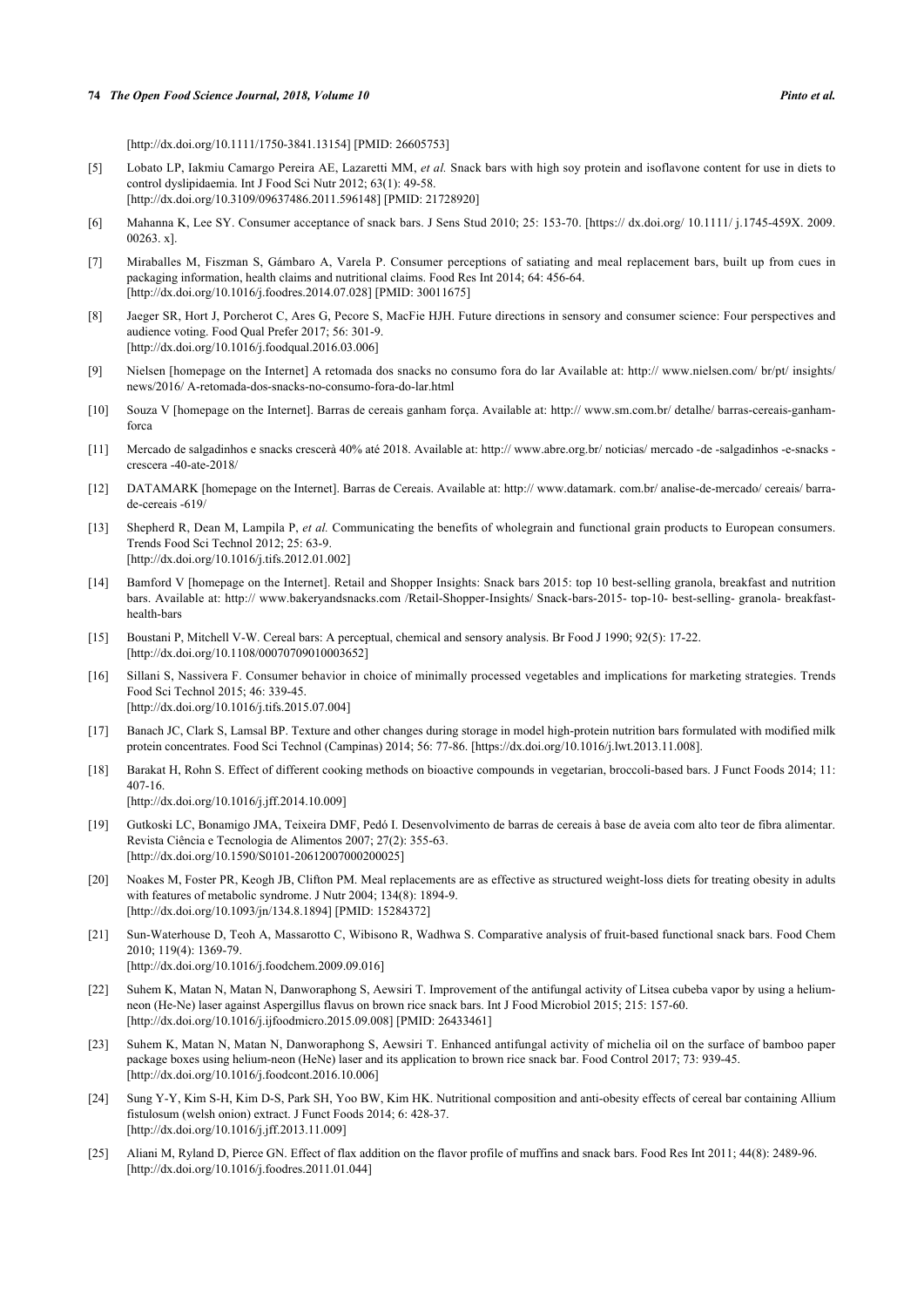- [26] Ryland D, Vaisey-Genser M, Arntfield SD, Malcolmson LJ. Development of a nutritious acceptable snack bar using micronized flaked lentils. Food Res Int 2010; 43(2): 642-9. [\[http://dx.doi.org/10.1016/j.foodres.2009.07.032](http://dx.doi.org/10.1016/j.foodres.2009.07.032)]
- <span id="page-13-0"></span>[27] Márquez-Villacorta LF, Vásquez CCP. Evaluación de características de calidad en barras de cereales con alto contenido de fibra y proteína. Revista Facultad de Ciencias Agrarias 2018; 16(2): 67-78. [https://dx.doi.org/10.18684/BSAA].
- <span id="page-13-1"></span>[28] Arslanagić M, Peštek A, Kadić-Maglajlić S. Perceptions of healthy food packaging information: Do men and women perceive differently? Procedia Soc Behav Sci 2014; 109: 78-82. [\[http://dx.doi.org/10.1016/j.sbspro.2013.12.423\]](http://dx.doi.org/10.1016/j.sbspro.2013.12.423)
- <span id="page-13-2"></span>[29] van't Riet J, Sijtsema SJ, Dagevos H, De Bruijn GJ. The importance of habits in eating behaviour. An overview and recommendations for future research. Appetite 2011; 57(3): 585-96. [\[http://dx.doi.org/10.1016/j.appet.2011.07.010](http://dx.doi.org/10.1016/j.appet.2011.07.010)] [PMID: [21816186\]](http://www.ncbi.nlm.nih.gov/pubmed/21816186)
- <span id="page-13-3"></span>[30] Nielsen A, Holm L. Food shopping and weight concern. Balancing consumer and body normality. Appetite 2014; 82: 213-20. [\[http://dx.doi.org/10.1016/j.appet.2014.07.024](http://dx.doi.org/10.1016/j.appet.2014.07.024)] [PMID: [25086208\]](http://www.ncbi.nlm.nih.gov/pubmed/25086208)
- <span id="page-13-4"></span>[31] Lübeck RM, Sampaio CH. Antecedentes e moderadores da insatisfação com a imagem corporal e uso de emagrecedores: Um ensaio teórico.Revista Uniabéu 9(22)2016;
- <span id="page-13-5"></span>[32] McCabe MP, Connaughton C, Tatangelo G, Mellor D, Busija L. Healthy me: A gender-specific program to address body image concerns and risk factors among preadolescents. Body Image 2017; 20: 20-30. [\[http://dx.doi.org/10.1016/j.bodyim.2016.10.007](http://dx.doi.org/10.1016/j.bodyim.2016.10.007)] [PMID: [27863371](http://www.ncbi.nlm.nih.gov/pubmed/27863371)]
- <span id="page-13-6"></span>[33] Baum JI, Gaines BL, Kubas GC, Mitchell CF, Russell SL. Educational nutrition messaging at breakfast reduces snack intake and influences snack preferences in adult men and women. Appetite 2017; 117: 67-73. [\[http://dx.doi.org/10.1016/j.appet.2017.06.009](http://dx.doi.org/10.1016/j.appet.2017.06.009)] [PMID: [28627401\]](http://www.ncbi.nlm.nih.gov/pubmed/28627401)
- <span id="page-13-7"></span>[34] Piernas C, Popkin BM. Snacking increased among U.S. adults between 1977 and 2006. J Nutr 2010; 140(2): 325-32. [\[http://dx.doi.org/10.3945/jn.109.112763](http://dx.doi.org/10.3945/jn.109.112763)] [PMID: [19955403\]](http://www.ncbi.nlm.nih.gov/pubmed/19955403)
- <span id="page-13-19"></span>[35] Bucher T, Collins C, Diem S, Siegrist M. Adolescents' perception of the healthiness of snacks. Food Qual Prefer 2016; 50: 94-101. [\[http://dx.doi.org/10.1016/j.foodqual.2016.02.001](http://dx.doi.org/10.1016/j.foodqual.2016.02.001)]
- <span id="page-13-8"></span>[36] Barbour JA, Stojanovski E, Moran LJ, Howe PRC, Coates AM. The addition of peanuts to habitual diets is associated with lower consumption of savory non-core snacks by men and sweet non-core snacks by women. Nutr Res 2017; 41: 65-72. [\[http://dx.doi.org/10.1016/j.nutres.2017.04.005\]](http://dx.doi.org/10.1016/j.nutres.2017.04.005) [PMID: [28506518](http://www.ncbi.nlm.nih.gov/pubmed/28506518)]
- <span id="page-13-9"></span>[37] Layman DK. Eating patterns, diet quality and energy balance: a perspective about applications and future directions for the food industry. Physiol Behav 2014; 134: 126-30. [\[http://dx.doi.org/10.1016/j.physbeh.2013.12.005\]](http://dx.doi.org/10.1016/j.physbeh.2013.12.005) [PMID: [24384369](http://www.ncbi.nlm.nih.gov/pubmed/24384369)]
- 
- <span id="page-13-10"></span>[38] Buhrau D, Ozturk TC. Motivating healthy eating: The role of presentation format and health consciousness. Food Qual Prefer 2018; 64: 167-71.
	- [\[http://dx.doi.org/10.1016/j.foodqual.2017.09.011](http://dx.doi.org/10.1016/j.foodqual.2017.09.011)]
- <span id="page-13-11"></span>[39] Mintel [homepage on the Internet]. Global Food and Drinks 2018. Available at: http://www.mintel.com/ global- food- and- drink-trends /
- <span id="page-13-12"></span>[40] Raghunathan R, Naylor RW, Hoyer WD. The unhealthy = Tasty intuition and its effects on taste inferences, enjoyment, and choice of food products. J Mark 2006; 70(4): 170-84. [\[http://dx.doi.org/10.1509/jmkg.70.4.170](http://dx.doi.org/10.1509/jmkg.70.4.170)]
- <span id="page-13-13"></span>[41] Mai R, Hoffmann S. How to combat the unhealthy = tasty intuition: The influencing role of health consciousness. J Public Policy Mark 2015; 34(1): 63-83. [\[http://dx.doi.org/10.1509/jppm.14.006](http://dx.doi.org/10.1509/jppm.14.006)]
- <span id="page-13-14"></span>[42] Rozin P, Ashmore M, Markwith M. Lay American conceptions of nutrition: Dose insensitivity, categorical thinking, contagion, and the monotonic mind. Health Psychol 1996; 15(6): 438-47. [PMID:8973924]. [\[http://dx.doi.org/10.1037/0278-6133.15.6.438](http://dx.doi.org/10.1037/0278-6133.15.6.438)] [PMID: [8973924](http://www.ncbi.nlm.nih.gov/pubmed/8973924)]
- [43] Wansink B. Mindless eating: Why we eat more than we think; bantam: New York New York 2007.
- <span id="page-13-15"></span>[44] Bucher T, Hartmann C, Rollo ME, Collins CE. What is nutritious snack food? A comparison of expert and layperson assessments. Nutrients 2017; 9(8): 974. [\[http://dx.doi.org/10.3390/nu9080874\]](http://dx.doi.org/10.3390/nu9080874) [PMID: [28805747](http://www.ncbi.nlm.nih.gov/pubmed/28805747)]
- <span id="page-13-16"></span>[45] Klepacz NA, Nash RA, Egan MB, Hodgkins CE, Raats MM. When is an image a health claim? A false-recollection method to detect implicit inferences about products' health benefits. Health Psychol 2016; 35(8): 898-907. [\[http://dx.doi.org/10.1037/hea0000317\]](http://dx.doi.org/10.1037/hea0000317) [PMID: [27505213](http://www.ncbi.nlm.nih.gov/pubmed/27505213)]
- <span id="page-13-17"></span>[46] Charlebois S, Schwab A, Henn R, Huck CW. Food fraud: An exploratory study for measuring consumer perception towards mislabeled food products and influence on self-authentication intentions. Trends Food Sci Technol 2016; 50: 211-8. [\[http://dx.doi.org/10.1016/j.tifs.2016.02.003](http://dx.doi.org/10.1016/j.tifs.2016.02.003)]
- <span id="page-13-18"></span>[47] Lacanilao RD, Cash SB, Adamowicz WL. Heterogeneous consumer responses to snack food taxes and warning labels. J Consum Aff 2011; 45: 108-22.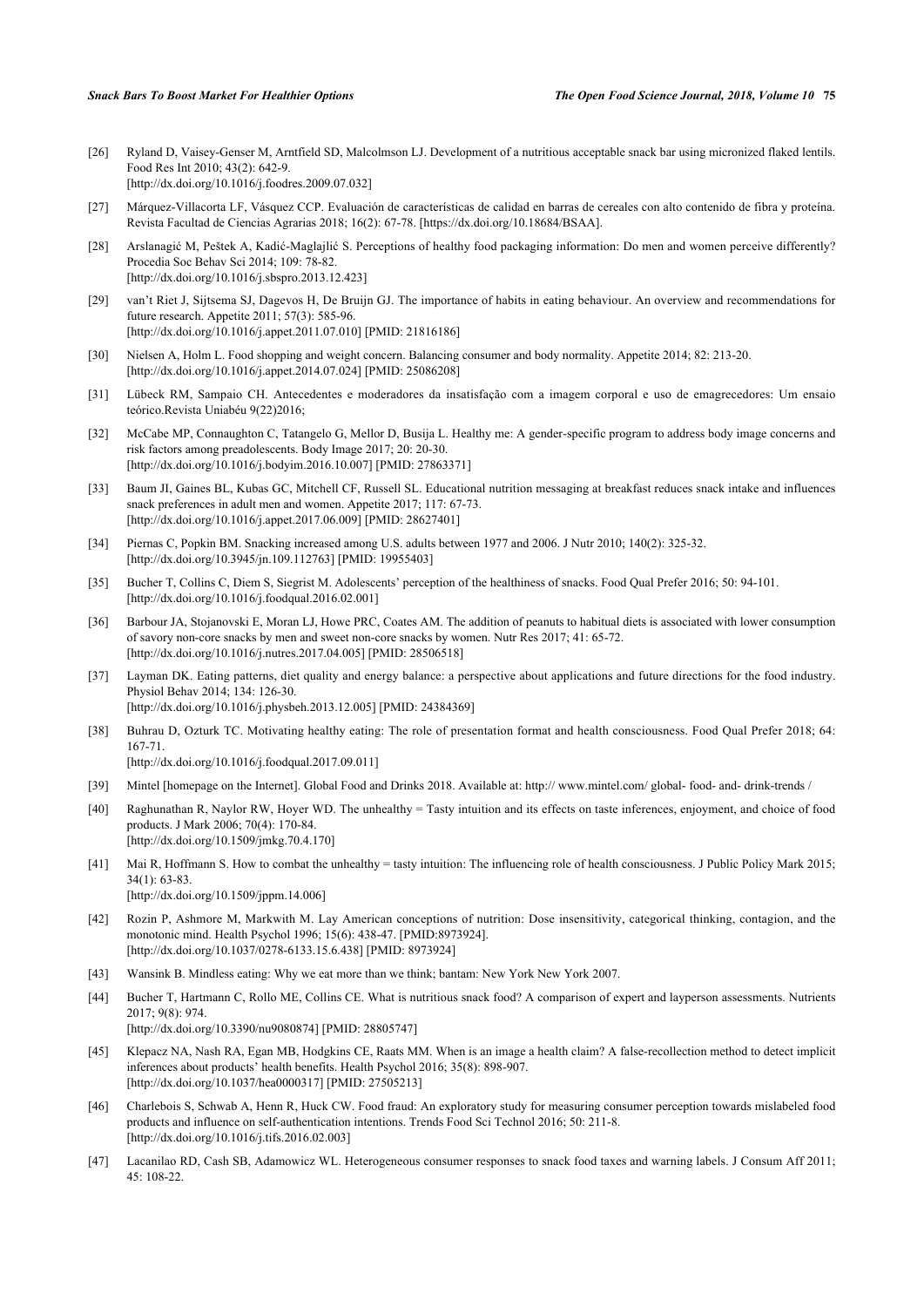[\[http://dx.doi.org/10.1111/j.1745-6606.2010.01194.x\]](http://dx.doi.org/10.1111/j.1745-6606.2010.01194.x)

- [48] Effertz T, Franke MK, Teichert T. Adolescents' assessments of advertisements for unhealthy food: An example of warning labels for soft drinks. J Consum Policy 2014; 37: 279-99. [\[http://dx.doi.org/10.1007/s10603-013-9248-7\]](http://dx.doi.org/10.1007/s10603-013-9248-7)
- <span id="page-14-0"></span>[49] Boncinelli F, Gerini F, Pagnotta G, Alfnes F. Warning labels on junk food: Experimental evidence. Int J Consum Stud 2017; 41(1): 46-53. [\[http://dx.doi.org/10.1111/ijcs.12312\]](http://dx.doi.org/10.1111/ijcs.12312)
- <span id="page-14-1"></span>[50] Mai R, Hoffmann S. Indirect ways to foster healthier food consumption patterns: Health-supportive side effects of health-unrelated motives. Food Qual Prefer 2017; 57: 54-68. [\[http://dx.doi.org/10.1016/j.foodqual.2016.11.009](http://dx.doi.org/10.1016/j.foodqual.2016.11.009)]
- [51] Barreiro-Hurle J, Gracia A, de-Magistris T. Does nutrition information on food products lead to healthier food choices? Food Policy 2010; 35(3): 221-9. [\[http://dx.doi.org/10.1016/j.foodpol.2009.12.006\]](http://dx.doi.org/10.1016/j.foodpol.2009.12.006)
- <span id="page-14-2"></span>[52] Viola GCA, Bianchi F, Croce E, Ceretti E. Are food labels effective as a means of health prevention? J Public Health Res 2016; 5(3): 768. [PMC: 5206777]. [\[http://dx.doi.org/10.4081/jphr.2016.768\]](http://dx.doi.org/10.4081/jphr.2016.768) [PMID: [28083524](http://www.ncbi.nlm.nih.gov/pubmed/28083524)]
- <span id="page-14-3"></span>[53] Steptoe A, Pollard TM, Wardle J. Development of a measure of the motives underlying the selection of food: The food choice questionnaire. Appetite 1995; 25(3): 267-84. [\[http://dx.doi.org/10.1006/appe.1995.0061\]](http://dx.doi.org/10.1006/appe.1995.0061) [PMID: [8746966](http://www.ncbi.nlm.nih.gov/pubmed/8746966)]
- <span id="page-14-4"></span>[54] Ramírez-Jiménez AK, Gaytán-Martínez M, Morales-Sánchez E, Loarca-Piña G. Functional properties and sensory value of snack bars added with common bean flour as a source of bioactive compounds. LWT 2018; 89: 674-80. [\[http://dx.doi.org/10.1016/j.lwt.2017.11.043](http://dx.doi.org/10.1016/j.lwt.2017.11.043)]
- <span id="page-14-5"></span>[55] Pehanich M. No holds barred. Prepared foods 172(3): 79-80.2003;
- <span id="page-14-6"></span>[56] Palazzolo G. Cereal bars: They're not just for breakfast anymore. Cereal Foods World 2003; 48(2): 70-2.
- <span id="page-14-7"></span>[57] Paulo K, Silva S, Fornari J, Bernabe A, Arçari D, Ferraz R. Avaliação da rotulagem de barras de cereais com relação à adequada classificação quanto ao teor de fibras alimentares. Revista Saúde em Foco 2013; 9(1): 29-34.
- <span id="page-14-8"></span>[58] Di Monaco R, Ollila S, Tuorila H. Effect of price on pleasantness ratings and use intention for a chocolate bar in the presence and absence of a health claim. J Sens Stud 2005; 20(1): 1-16. [\[http://dx.doi.org/10.1111/j.1745-459X.2005.061704.x](http://dx.doi.org/10.1111/j.1745-459X.2005.061704.x)]
- <span id="page-14-9"></span>[59] Fiszman S, Carrillo E, Varela P. Consumer perception of carriers of a satiating compound. Influence of front-of-package images and weight loss-related information. Food Res Int 2015; 78: 88-95. [\[http://dx.doi.org/10.1016/j.foodres.2015.11.003](http://dx.doi.org/10.1016/j.foodres.2015.11.003)] [PMID: [28433321\]](http://www.ncbi.nlm.nih.gov/pubmed/28433321)
- <span id="page-14-10"></span>[60] Mahanna K, Moskowitz HR, Lee SY. Assessing consumer expectations for food bars by conjoint analysis. J Sens Stud 2009; 24(6): 851-70. [\[http://dx.doi.org/10.1111/j.1745-459X.2009.00241.x](http://dx.doi.org/10.1111/j.1745-459X.2009.00241.x)]
- <span id="page-14-11"></span>[61] Gonçalves A, Ferreira M, Minim LA, Minim V. Pesquisa de mercado aplicada à indústria de alimentos. 2013. Análise sensorial: Estudo com consumidores. 3nd Ed., (V.P.R. Minim, ed.), chap. 6, Viçosa Editora UFV, 332 p
- <span id="page-14-12"></span>[62] Degáspari C, Blinder E, Mottin F. O comportamento do consumidor no mercado de barras de cereais. Publ. UEPG Ci. hum. Ci Soc Apl Ling 2009; 17(1): 49-58. [https://dx.doi.org/10.5212/publ.humanas.v17i1.1659].
- <span id="page-14-13"></span>[63] McEwan J, Schlich P. Correspondence analysis in sensory evaluation. Food Qual Prefer 1991; 3(1): 23-36. [\[http://dx.doi.org/10.1016/0950-3293\(91\)90020-F\]](http://dx.doi.org/10.1016/0950-3293(91)90020-F)
- <span id="page-14-14"></span>[64] Bell R, Marshall DW. The construct of food involvement in behavioral research: Scale development and validation. Appetite 2003; 40(3): 235-44. [\[http://dx.doi.org/10.1016/S0195-6663\(03\)00009-6\]](http://dx.doi.org/10.1016/S0195-6663(03)00009-6) [PMID: [12798781](http://www.ncbi.nlm.nih.gov/pubmed/12798781)]
- [65] Torres A, Van de Velden M. Perceptual mapping of multiple variable batteries by plotting supplementary variables in correspondence analysis of rating data. Food Qual Prefer 2007; 18(1): 121-9. [\[http://dx.doi.org/10.1016/j.foodqual.2005.09.005](http://dx.doi.org/10.1016/j.foodqual.2005.09.005)]
- [66] Bécue-Bertaut M, Álvarez-Esteban R, Pagès J. Rating of products through scores and free-text assertions: Comparing and combining both. Food Qual Prefer 2008; 19(1): 122-34. [\[http://dx.doi.org/10.1016/j.foodqual.2007.07.006](http://dx.doi.org/10.1016/j.foodqual.2007.07.006)]
- [67] Guerrero L, Claret A, Verbeke W, *et al.* Perception of traditional food products in six European regions using free word association. Food Qual Prefer 2010; 21(2): 225-33. [\[http://dx.doi.org/10.1016/j.foodqual.2009.06.003](http://dx.doi.org/10.1016/j.foodqual.2009.06.003)]
- [68] Ares G, Piqueras-Fiszman B, Varela P, Marco RM, López AM, Fiszman S. Food labels: Do consumers perceive what semiotics want to convey? Food Qual Prefer 2011; 22(7): 689-98. [\[http://dx.doi.org/10.1016/j.foodqual.2011.05.006](http://dx.doi.org/10.1016/j.foodqual.2011.05.006)]
- [69] Beh E, Lombardo R, Simonetti B. A European perception of food using two methods of correspondence analysis. Food Qual Prefer 2011; 22: 226-31.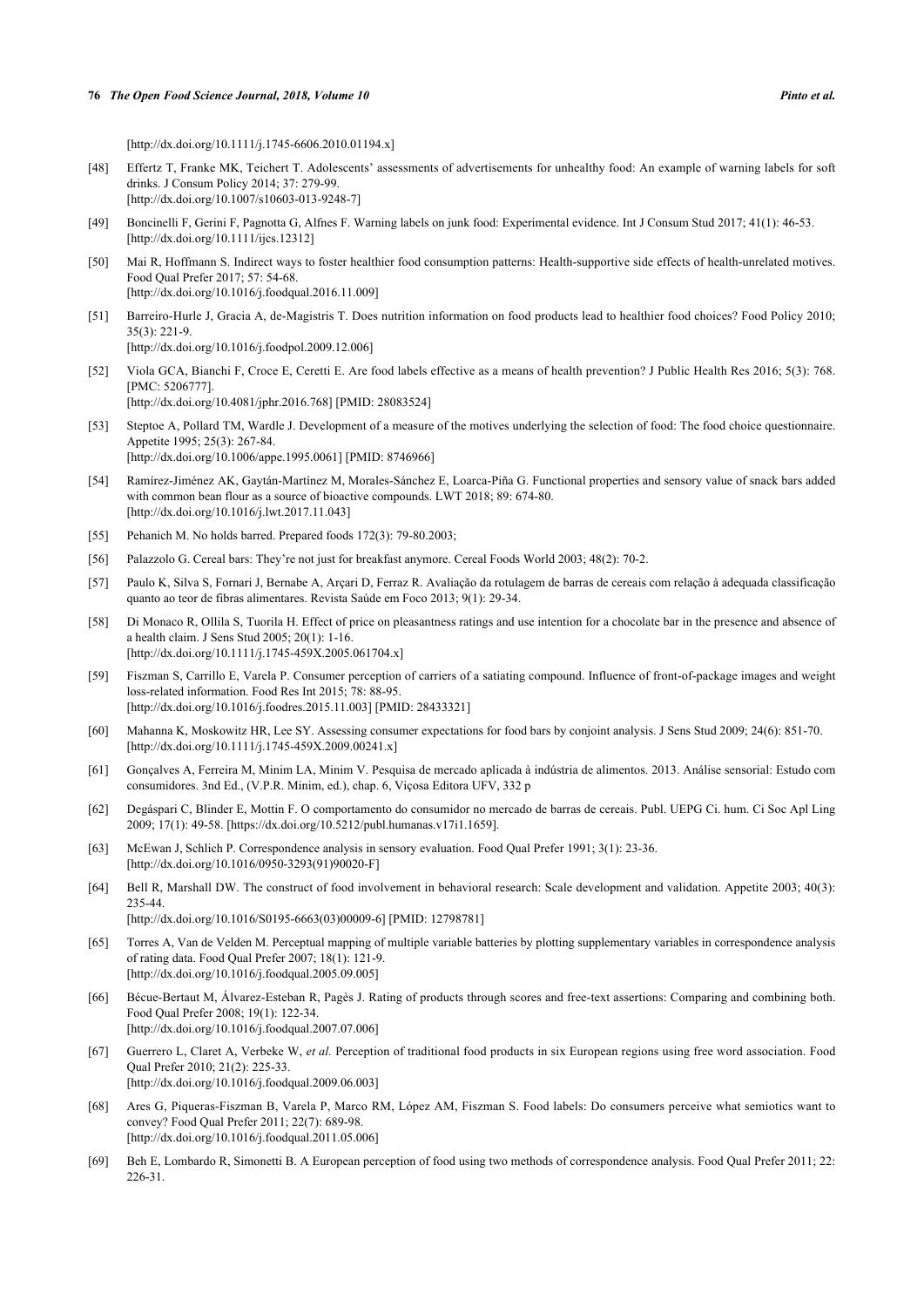[\[http://dx.doi.org/10.1016/j.foodqual.2010.10.001](http://dx.doi.org/10.1016/j.foodqual.2010.10.001)]

- <span id="page-15-0"></span>[70] Gower J, Groenen PJF, Van de Velden M, Vines K. Better perceptual maps: Introducing explanatory icons to facilitate interpretation. Food Qual Prefer 2014; 36: 61-9. [\[http://dx.doi.org/10.1016/j.foodqual.2014.01.004](http://dx.doi.org/10.1016/j.foodqual.2014.01.004)]
- <span id="page-15-1"></span>[71] Bellisle F. Meals and snacking, diet quality and energy balance. Physiol Behav 2014; 134: 38-43. [\[http://dx.doi.org/10.1016/j.physbeh.2014.03.010\]](http://dx.doi.org/10.1016/j.physbeh.2014.03.010) [PMID: [24657181](http://www.ncbi.nlm.nih.gov/pubmed/24657181)]
- [72] da Silva EP, Siqueira HH, do Lago RC, Rosell CM, Vilas Boas EV, de Barros EV. Developing fruit-based nutritious snack bars. J Sci Food Agric 2014; 94(1): 52-6. [\[http://dx.doi.org/10.1002/jsfa.6282](http://dx.doi.org/10.1002/jsfa.6282)] [PMID: [23794383\]](http://www.ncbi.nlm.nih.gov/pubmed/23794383)
- [73] Baker SL, McCabe SD, Swithers SE, Payne CR, Kranz S. Do healthy, child-friendly fruit and vegetable snacks appeal to consumers? A field study exploring adults' perceptions and purchase intentions. Food Qual Prefer 2015; 39: 202-8.
	- [\[http://dx.doi.org/10.1016/j.foodqual.2014.07.013](http://dx.doi.org/10.1016/j.foodqual.2014.07.013)]
- [74] Vasiljevic M, Pechey R, Marteau TM. Making food labels social: The impact of colour of nutritional labels and injunctive norms on perceptions and choice of snack foods. Appetite 2015; 91: 56-63. [\[http://dx.doi.org/10.1016/j.appet.2015.03.034](http://dx.doi.org/10.1016/j.appet.2015.03.034)] [PMID: [25841647\]](http://www.ncbi.nlm.nih.gov/pubmed/25841647)
- [75] Wang Q, Oostindjer M, Amdam GV, Egelandsdal B. Snacks with nutrition labels: tastiness perception, healthiness perception, and willingness to pay by Norwegian adolescents. J Nutr Educ Behav 2016; 48(2): 104-11.e1. [\[http://dx.doi.org/10.1016/j.jneb.2015.09.003\]](http://dx.doi.org/10.1016/j.jneb.2015.09.003) [PMID: [26508499](http://www.ncbi.nlm.nih.gov/pubmed/26508499)]
- [76] De Vlieger NM, Collins C, Bucher T. What is a nutritious snack? Level of processing and macronutrient content influences young adults' perceptions. Appetite 2017; 114: 55-63. [\[http://dx.doi.org/10.1016/j.appet.2017.03.021](http://dx.doi.org/10.1016/j.appet.2017.03.021)] [PMID: [28323059\]](http://www.ncbi.nlm.nih.gov/pubmed/28323059)
- <span id="page-15-2"></span>[77] Hartmann M, Cash SB, Yeh CH, Landwehr SC, McAlister AR. Children's purchase behavior in the snack market: Can branding or lower prices motivate healthier choices? Appetite 2017; 117: 247-54. [\[http://dx.doi.org/10.1016/j.appet.2017.06.014](http://dx.doi.org/10.1016/j.appet.2017.06.014)] [PMID: [28625855\]](http://www.ncbi.nlm.nih.gov/pubmed/28625855)
- <span id="page-15-3"></span>[78] Hair J, Black W, Babin B, Anderson R, Tathan R. Análise multivariada de dados. 2009. Porto Alegre ; Bookman, 688
- <span id="page-15-4"></span>[79] Malhotra N. Pesquisa de Marketing: Uma orientação aplicada. 2012. Porto Alegre ; Bookman, 768 p
- <span id="page-15-5"></span>[80] Yao E, Lim J, Tamaki K, Ishii R, Kim K-O, O'Mahony M. Structured and unstructured 9-point hedonic scales: A cross cultural study with American, Japanese and Korean consumers. J Sens Stud 2003; 18: 115-39. [\[http://dx.doi.org/10.1111/j.1745-459X.2003.tb00379.x\]](http://dx.doi.org/10.1111/j.1745-459X.2003.tb00379.x)
- <span id="page-15-6"></span>[81] van Trijp HCM, van der Lans IA. Consumer perceptions of nutrition and health claims. Appetite 2007; 48(3): 305-24. [\[http://dx.doi.org/10.1016/j.appet.2006.09.011](http://dx.doi.org/10.1016/j.appet.2006.09.011)] [PMID: [17157958\]](http://www.ncbi.nlm.nih.gov/pubmed/17157958)
- <span id="page-15-7"></span>[82] Lähteenmäki L. Claiming health in food products: Ninth pangborn sensory science symposium. Food Qual Prefer 2013; 27(2): 196-201. [\[http://dx.doi.org/10.1016/j.foodqual.2012.03.006](http://dx.doi.org/10.1016/j.foodqual.2012.03.006)]
- <span id="page-15-8"></span>[83] Fiesp [homepage on the Internet]. Tendências no consumo de alimentos. Available at: [http:// www.bibliotecas.sebrae.com.br / chronus/](http://www.bibliotecas.sebrae.com.br/chronus/ARQUIVOS_CHRONUS/bds/bds.nsf/719cdcb9c9a1e1dfb7d07deecfd695c3/%24File/2014_08_07_RT_%20Junho_Agronegocio_TendenciasConsumo_pdf.pdf) ARQUIVOS CHRONUS/ bds/ bds.nsf/719cdcb9c9a1e1dfb7d07deecfd695c3/ \$File/ 2014 08 07 RT %20Junho Agronegocio [TendenciasConsumo\\_ pdf.pdf](http://www.bibliotecas.sebrae.com.br/chronus/ARQUIVOS_CHRONUS/bds/bds.nsf/719cdcb9c9a1e1dfb7d07deecfd695c3/%24File/2014_08_07_RT_%20Junho_Agronegocio_TendenciasConsumo_pdf.pdf)
- <span id="page-15-9"></span>[84] Finkelstein SR, Fishbach A. When healthy food makes you hungry. J Consum Res 2010; 37: 357-67. [\[http://dx.doi.org/10.1086/652248\]](http://dx.doi.org/10.1086/652248)
- <span id="page-15-10"></span>[85] Rizk MT, Treat TA. Perceptions of food healthiness among free-living women. Appetite 2015; 95: 390-8. [\[http://dx.doi.org/10.1016/j.appet.2015.08.003](http://dx.doi.org/10.1016/j.appet.2015.08.003)] [PMID: [26247704\]](http://www.ncbi.nlm.nih.gov/pubmed/26247704)
- <span id="page-15-11"></span>[86] Rezende DC, Avelar AES. Factors that influence the consumption of food outside the home in Brazil. Int J Consum Stud 2012; 36(3): 300-6. [\[http://dx.doi.org/10.1111/j.1470-6431.2011.01032.x\]](http://dx.doi.org/10.1111/j.1470-6431.2011.01032.x)
- <span id="page-15-12"></span>[87] Sørensen MR, Holm L. "I feel good and I am not overweight" - A qualitative study of considerations underlying lay people's self-assessments of unhealthy diets. Appetite 2016; 107: 135-43. [\[http://dx.doi.org/10.1016/j.appet.2016.07.032](http://dx.doi.org/10.1016/j.appet.2016.07.032)] [PMID: [27470097\]](http://www.ncbi.nlm.nih.gov/pubmed/27470097)
- <span id="page-15-13"></span>[88] Vidigal MCTR, Minim VPR, Carvalho NB, Milagres MP, Gonçalves ACA. Effect of a health claim on consumer acceptance of exotic Brazilian fruit juices Açaí (Euterpe oleracea Mart.), Camu-camu (Myrciaria dúbia), Cajá (Spondias lutea L.) and Umbu (Spondias tuberosa Arruda). Food Res Int 2011; 44: 1988-96. [\[http://dx.doi.org/10.1016/j.foodres.2010.11.028](http://dx.doi.org/10.1016/j.foodres.2010.11.028)]
- <span id="page-15-14"></span>[89] Tordoff MG, Pearson JA, Ellis HT, Poole RL. Does eating good-tasting food influence body weight? Physiol Behav 2017; 170: 27-31. [\[http://dx.doi.org/10.1016/j.physbeh.2016.12.013\]](http://dx.doi.org/10.1016/j.physbeh.2016.12.013) [PMID: [27988248](http://www.ncbi.nlm.nih.gov/pubmed/27988248)]
- <span id="page-15-15"></span>[90] Pettigrew S, Worrall C, Biagioni N, Talati Z, Jongenelis M. The role of food shopping in later life. Appetite 2017; 111: 71-8. [\[http://dx.doi.org/10.1016/j.appet.2016.12.035](http://dx.doi.org/10.1016/j.appet.2016.12.035)] [PMID: [28034740\]](http://www.ncbi.nlm.nih.gov/pubmed/28034740)
- <span id="page-15-16"></span>[91] Hoefkens C, Verbeke W, Van Camp J. European consumers' perceived importance of qualifying and disqualifying nutrients in food choices. Food Qual Prefer 2011; 22: 550-8. [\[http://dx.doi.org/10.1016/j.foodqual.2011.03.002](http://dx.doi.org/10.1016/j.foodqual.2011.03.002)]